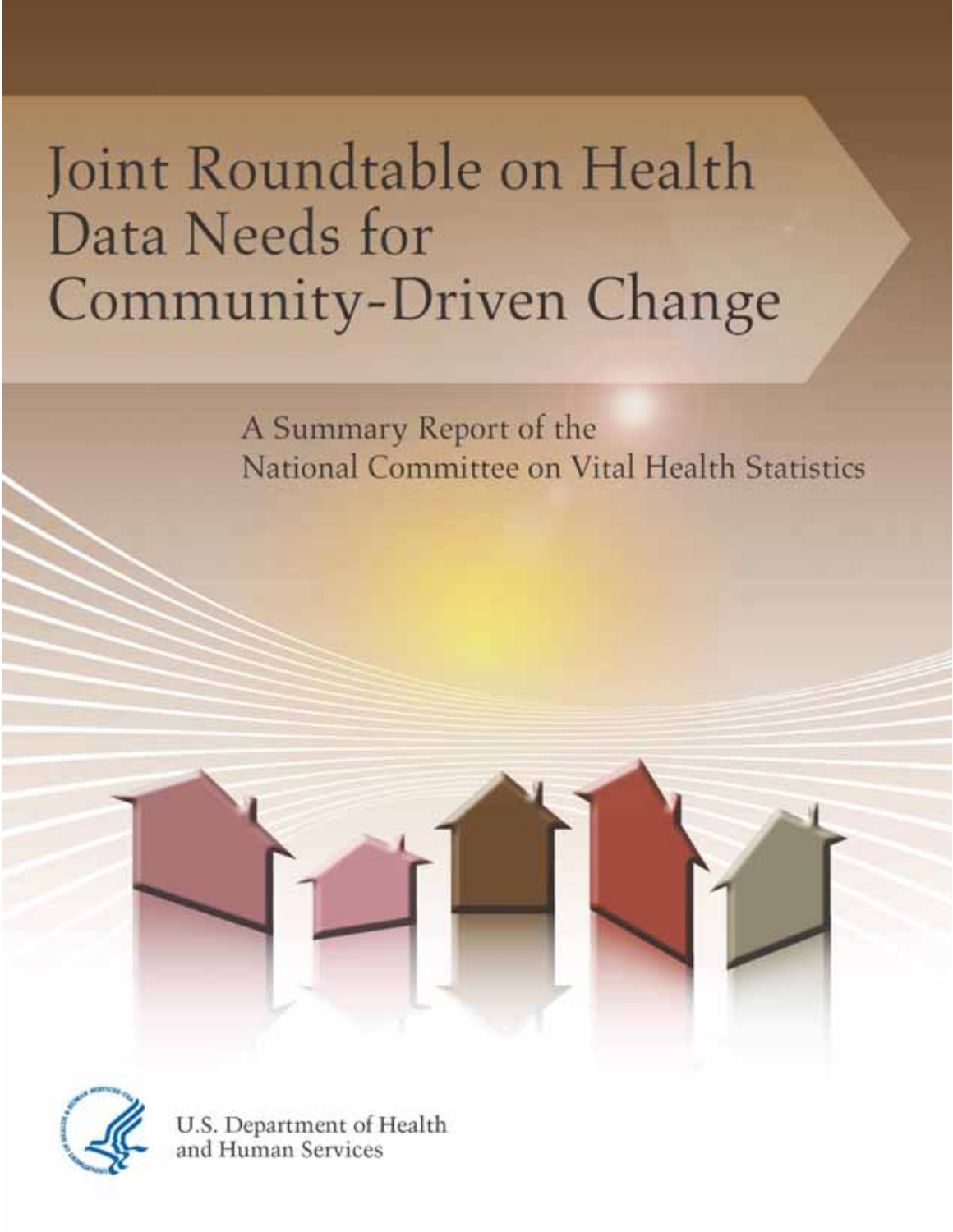This summary was written by NCVHS Consultant Writer Susan Baird Kanaan, in collaboration with NCVHS members and Staff.

**The National Committee on Vital and Health Statistics (NCVHS)** serves as the statutory (42U.S.C.242k[k]) public advisory body to the Secretary of Health and Human Services in the area of health data and statistics. In that capacity, the Committee provides advice and assistance to the Department and serves as a forum for interaction with interested private sector groups on a variety of key health data issues related to population health, standards, privacy and confidentiality, quality, and data access and use. The Committee is composed of 18 individuals who have distinguished themselves in such fields as health statistics, electronic interchange of health care information, privacy and security of electronic information, population-based public health, purchasing or financing health care services, integrated computerized health information systems, health services research, consumer interests in health information, health data standards, epidemiology, and the provision of health services. Sixteen NCVHS members are appointed by the HHS Secretary and two by Congress for fouryear terms, with a turnover of about four members every year.

#### **NCVHS Membership, 2013**

Larry A Green, M.D., Chair Lynn A. Blewett, Ph.D. John J. Burke, M.B.A., MSPharm. Raj Chanderraj, M.D., F.A.C.C. Bruce B. Cohen, Ph.D. Llewellyn J. Cornelius, Ph.D. Leslie Pickering Francis, J.D., Ph.D. Alexandra Goss Linda L. Kloss, M.A. Vickie M. Mays, Ph.D., M.S.P.H. Sallie Milam, J.D., CIPP, CIPP/G Len Nichols, Ph.D. William J. Scanlon, Ph.D. W. Ob Soonthornsima William W. Stead, M.D. Walter G. Suarez, M.D., M.P.H. Paul C. Tang, M.D. James M. Walker, M.D. FACP

James Scanlon, Executive Staff Director Deputy Assistant Secretary, Office of Science and Data Policy Office of the Assistant Secretary for Planning and Evaluation, DHHS

Marjorie S. Greenberg, M.A., Executive Secretary Chief, Classifications and Public Health Data Standards Staff, Office of the Director, NCHS

National Center for Health Statistics/NCHS, CDC 301/458-4245 http://www.ncvhs.hhs.gov/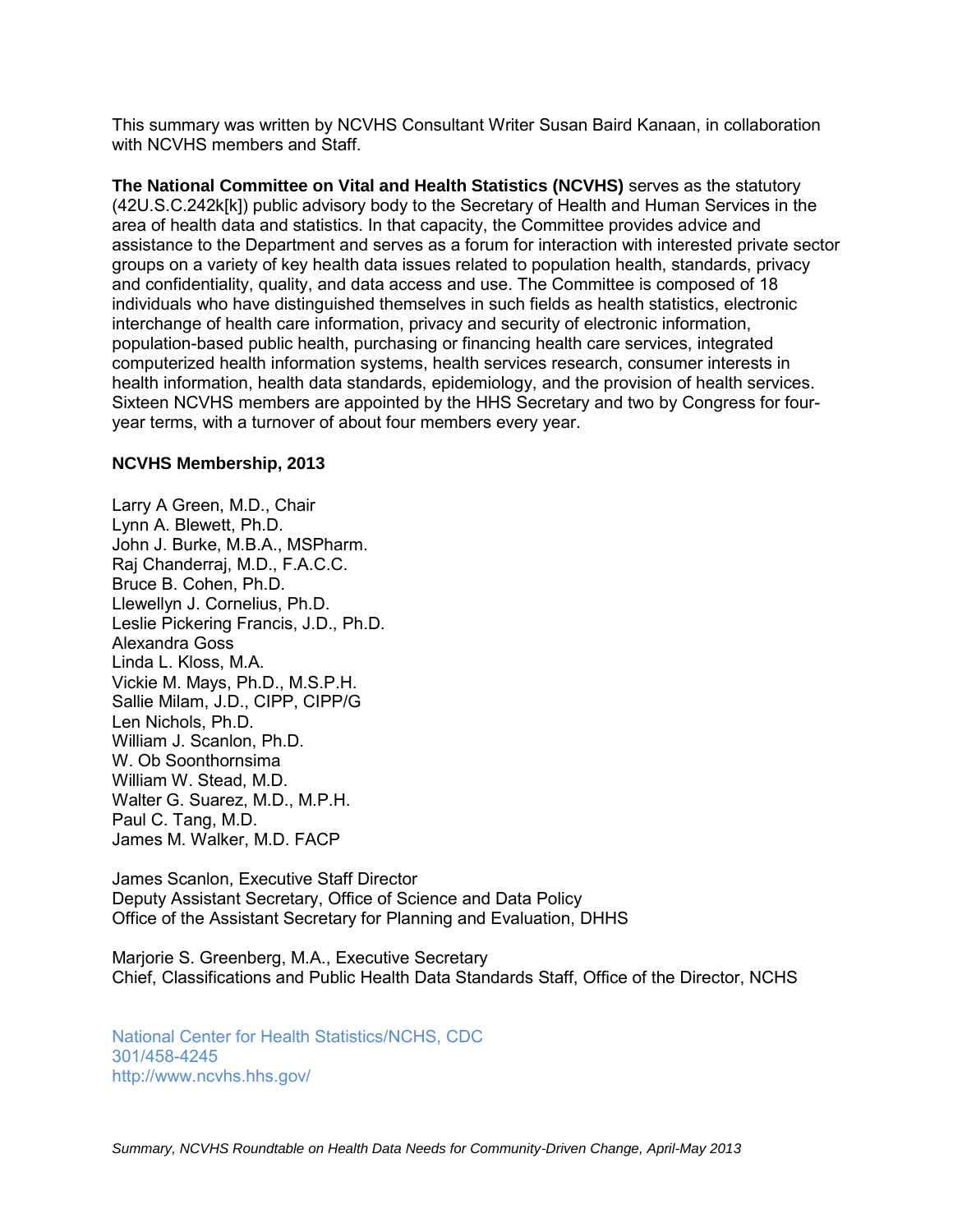## Joint Roundtable on Health Data Needs For Community-Driven Change

April 30–May 2, 2013 at the National Center for Health Statistics, Hyattsville, MD

## ―Summary―

## **Table of Contents**

| <b>APPENDICES</b> |  |
|-------------------|--|

- 1. Roundtable agenda
- 2. CHR Take Action Model
- 3. GRIF Evaluation Framework
- 4. Turning Local Health Information Into Action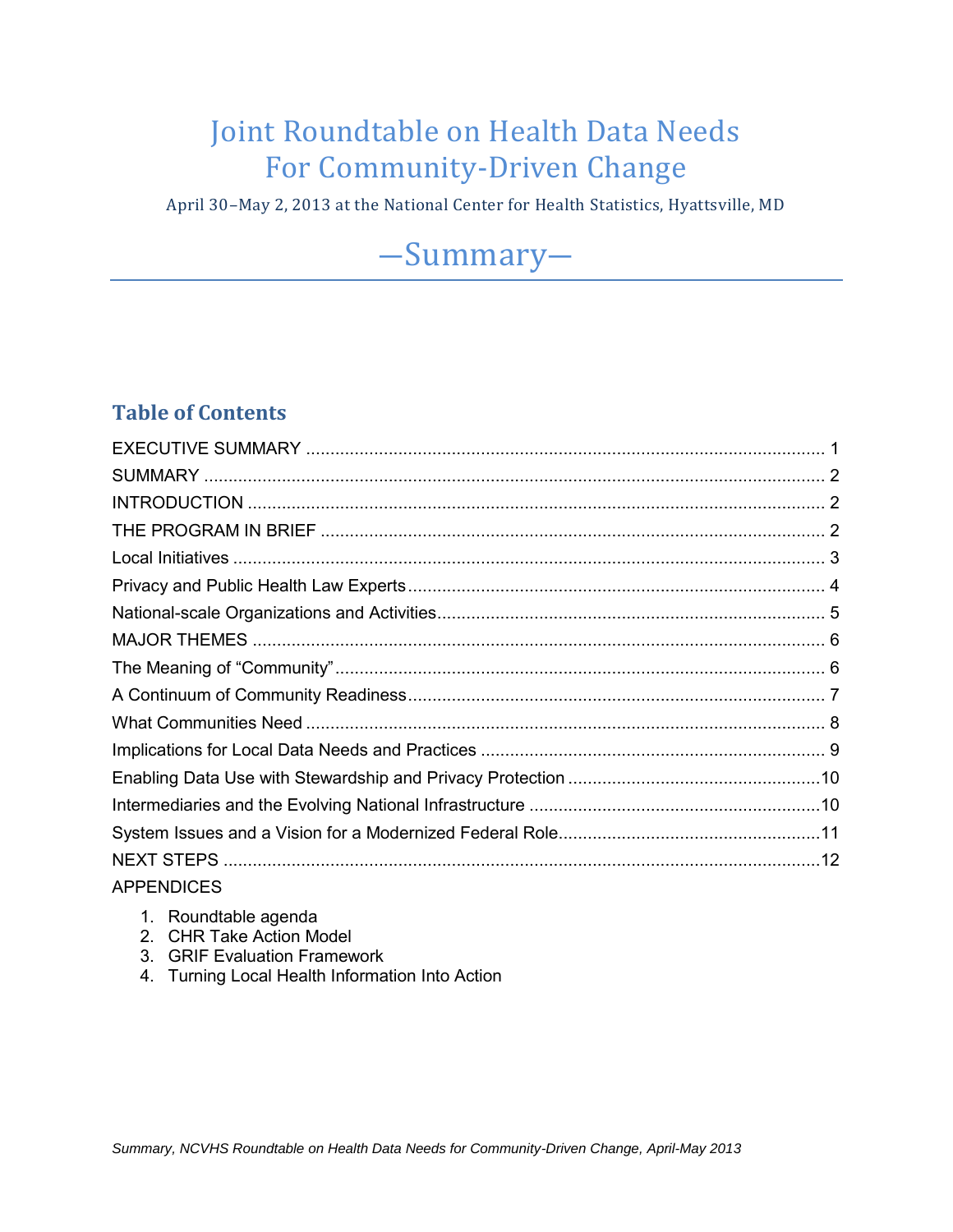## **EXECUTIVE SUMMARY**

Members and staff of the National Committee on Vital and Health Statistics (NCVHS) gathered with invited experts at a recent Roundtable on Health Data Needs for Community-Driven Change to discuss information-enabled, community-driven change and how it can be supported. NCVHS advises the Department of Health and Human Services on health information policy. The invited presenters contributed perspectives from their work with local initiatives, privacy and public health law, and national organizations. (The meeting agenda is in Appendix 1.)

Over two and a half days, the participants explored what types of data and support would enable community members to improve health where they live, work, and play. Their focus on "community-driven" change emphasized the key roles of community members in identifying priority problems, determining relevant geographic boundaries, and driving solutions.

The major findings of the discussion, described further in the summary below, were as follows:

- $\div$  Communities vary considerably in the amount and types of assistance they need to bring about data-based improvements in local health. Understanding these variations can make it possible to prioritize and tailor assistance to individual communities.
- To inform local projects, data and information should correspond to authentic boundaries, have relevant granularity, and be actionable. In many cases, communities may need to conduct their own data collection to augment the secondary data available from state, federal, and other sources.
- $\div$  Communities need assistance with data stewardship to help them protect residents' privacy and confidentiality and optimize data quality as they use data to zero in on needed improvements. Attorneys can play key roles in helping communities find appropriate ways to use public data for community benefit.
- A growing number of intermediary organizations provide Web-based resources to facilitate local action. Together, these resources are part of an evolving infrastructure supporting community-driven change.
- $\cdot \cdot$  The federal government should support community-driven change through its policies, research, direct assistance, and collaboration with intermediary organizations. Optimally, such federal activities should be part of a comprehensive Health Statistics Modernization Initiative (or Act) designed to transform national health statistics and create a workforce of sophisticated data scientists.

The NCVHS Roundtable took place in Hyattsville, MD, from April 30 to May 2, 2013, and was co-sponsored by the Subcommittees on Population Health; Privacy, Confidentiality and Security; and Standards. The findings on how communities acquire, protect, manage, and use data for community-driven change and what types of assistance they need to do so successfully will inform future NCVHS recommendations for a heightened federal role in this area.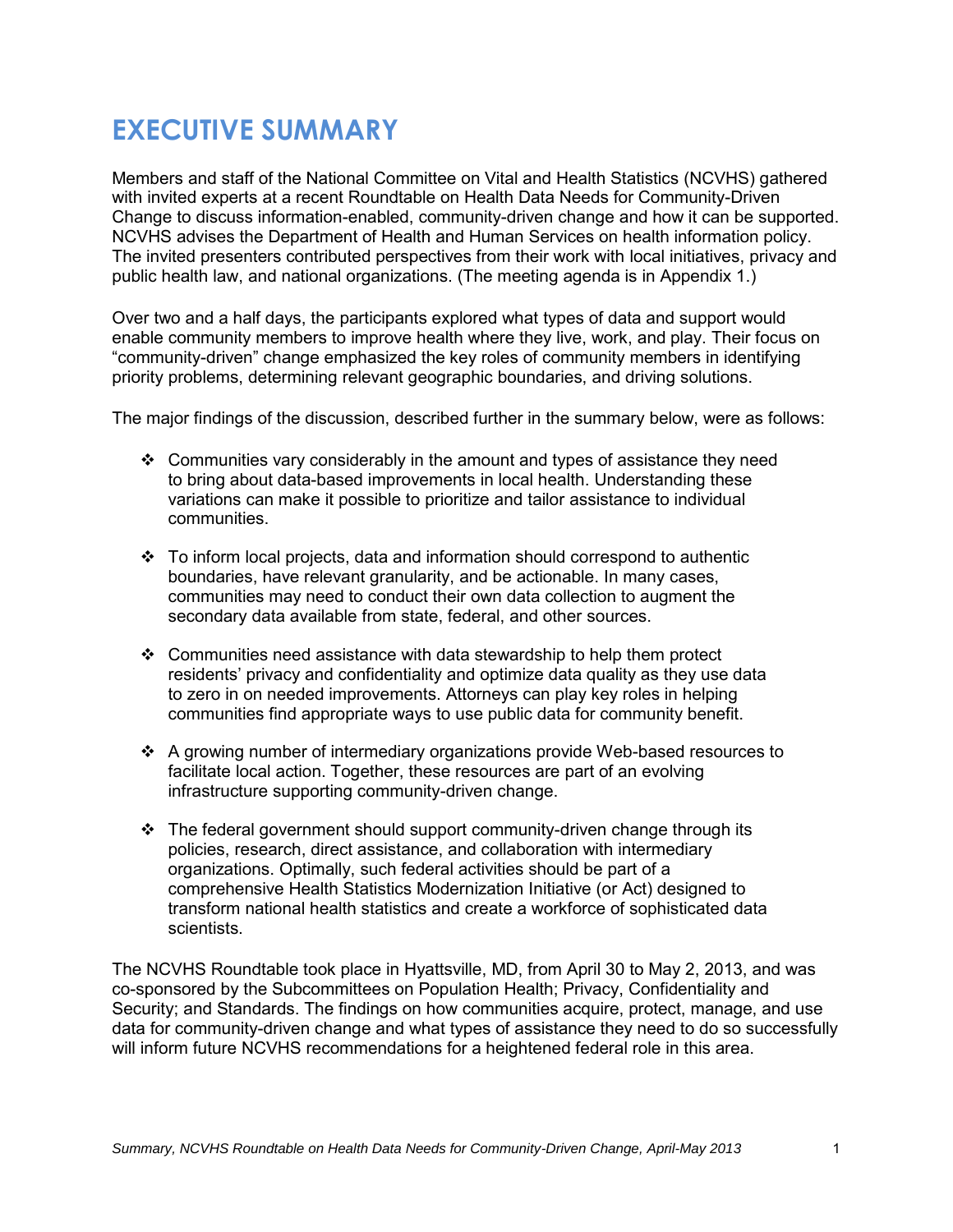## **Summary**

## **INTRODUCTION**

The Joint Roundtable on Health Data Needs for Community-Driven Change brought together members and staff of the National Committee on Vital and Health Statistics (NCVHS), a dozen invited experts, and others for an extended discussion of what can be done to promote and support community-driven, information-enabled change. NCVHS is a public advisory committee that advises the Department of Health and Human Services on health information policy.

At this meeting, which took place in Hyattsville MD from April 30 to May 2, the participants considered what data and supports community members need to be able to improve health and the factors that influence it where they live, work, and play. Their discussions about how communities acquire, use, manage, and protect data for decision-making, action, and evaluation laid the groundwork for forthcoming NCVHS recommendations on a heightened federal role in this area.

The Roundtable was co-sponsored by three NCVHS Subcommittees: Population Health; Privacy, Confidentiality and Security; and Standards. Several members of the NCVHS Working Group on HHS Data Access and Use also participated. The invited panelists, who work in various capacities to support local health improvement efforts, are affiliated with foundations, universities, government, and national and local organizations.

Building on its previous work on this subject, NCVHS set four goals for the meeting:

- To advance its understanding of access to and use of data by communities to improve population health;
- To understand the current state, possible gaps, and variable standardization in community data collection;
- To refine the NCVHS stewardship framework for community health data use, to support the needs of various types of community initiatives; and
- To better understand the role of government in providing data, tools, and resources to promote community-driven change.

The Roundtable generated a strong message that it is time for the federal government to meet engaged communities where they are and help them to get, use, and reuse data to guide their work.

## **THE PROGRAM IN BRIEF**

The meeting agenda, with the questions posed for the group, is in Appendix 1. Subcommittee Co-chairs set the stage for the discussions by reviewing the Committee's previous work on community data use. As they explained, NCVHS released its report, *The Community as a Learning System for Health: Using Local Data to Improve Local Health,* in late 2011, based on findings from two hearings earlier that year. $1$  Then in 2012, the Committee sent

<sup>&</sup>lt;sup>1</sup> A link to this report is posted on the homepage, http://www.ncvhs.hhs.gov/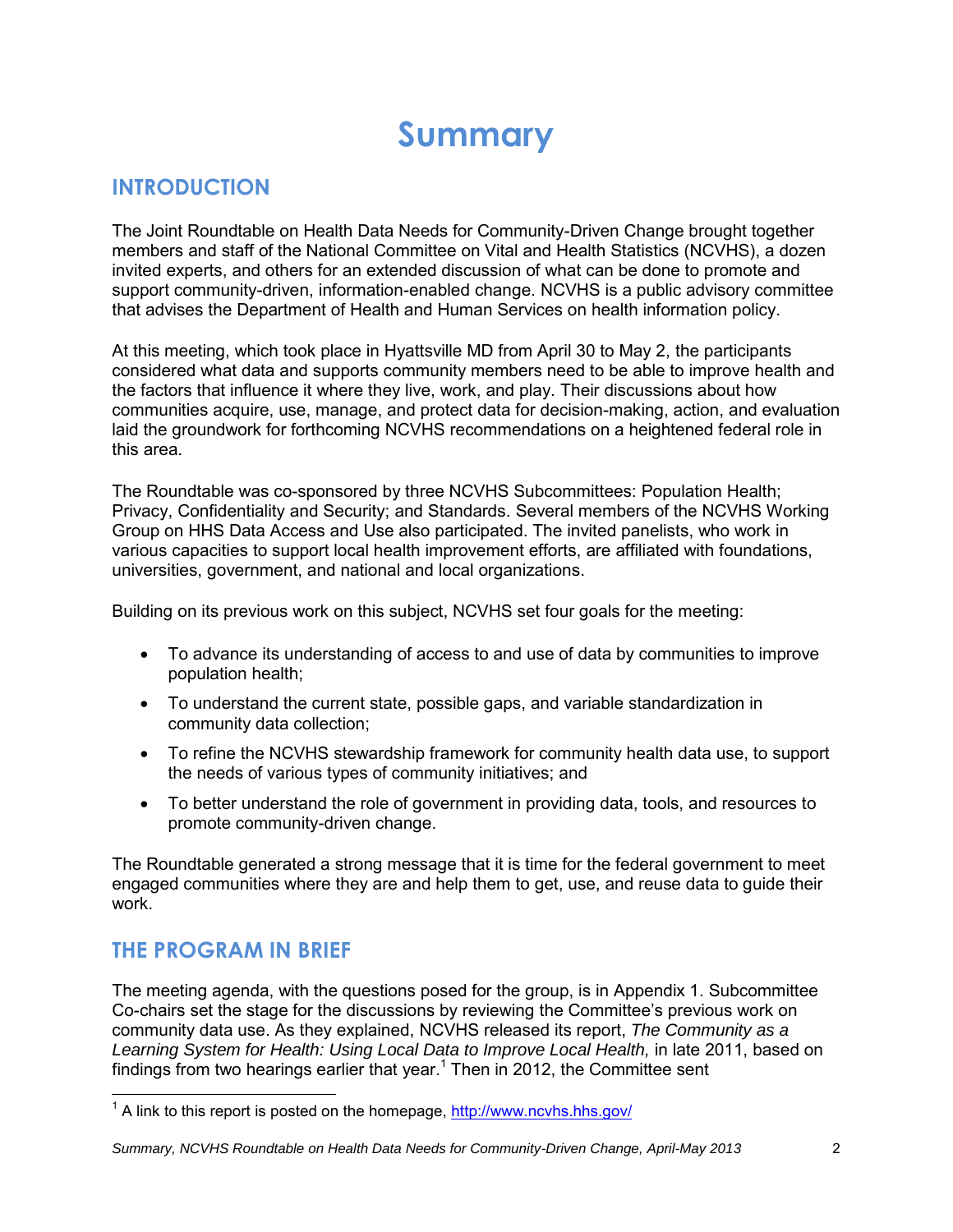recommendations to the Secretary on a stewardship framework for community data use.<sup>2</sup> In 2013, two information-gathering efforts helped NCVHS prepare for this Roundtable: a scan of existing supports for community health data use, and a feedback tool on community health data use to which 95 groups responded.

The Roundtable agenda alternated panel presentations with breakout sessions in which attendees could talk in small groups and then report back to the plenary. The expert presentations, which provided the major fuel for the discussions, are briefly described below. (For more detail, the speakers' slides and a transcript of the plenary sessions are posted on the NCVHS website. $3$ ) The remainder of this meeting summary outlines the major themes that emerged in the Roundtable discussions.

## **Local Initiatives**

This group of presenters gave concrete examples of community-driven change that grounded and provided reference points for the more theoretical discussions.

 **Barbara Zappia, MPA, Greater Rochester Health Foundation, Neighborhood Health Status Improvement Initiative (slides)** 

Ms. Zappia introduced the Neighborhood Health Status Improvement Initiative in Rochester, NY, a resident-driven project supported by the Greater Rochester Health Foundation. The Initiative empowers residents to be "co-producers of health," a process that requires knowledge of the physical, social, and economic environments of their neighborhoods and the community assets they have to work with. The Rochester projects leverage a broad range of primary and secondary data sources on health and its determinants, including data collected by community members. Dr. Zappia also described how the projects use data for evaluation, as outlined in its Evaluation Framework (see Appendix 3).

#### **Lacey Hart, MBA, Southeast Minnesota Beacon Community (slides)**

Ms. Hart described the communities of practice in Southeast Minnesota's Beacon Community that are delivering community-driven care through partnerships among health care organizations, public health departments, and school districts. The Community accommodates the fact that while all partners have data to contribute, their infrastructure capacities are at different levels of robustness. A Community Data Repository is used in projects including care transition coordination, heat-related illness reporting, and management of a school-based "cocoon of care" for children with asthma. The Community has developed novel approaches to patient consent and privacy protection to enable services and research, and she reviewed a number of legal considerations related to these activities.

#### **Ninez Ponce, MPP, PhD, UCLA Center for Health Policy Research; Principal Investigator, California Health Interview Survey (slides)**

Dr. Ponce described the California Health Interview Survey (CHIS), which is designed to make data meaningful for counties, racial and ethnic groups, and legislative districts. She gave examples of community-driven uses of CHIS data for policy development and advocacy. In one example, community members used data on BMI and fast food establishments to analyze the

 $2<sup>2</sup>$  A link to the letter to the Secretary on a stewardship framework is posted at http://www.ncvhs.hhs.gov/

<sup>3</sup> http://www.ncvhs.hhs.gov/130430ag.htm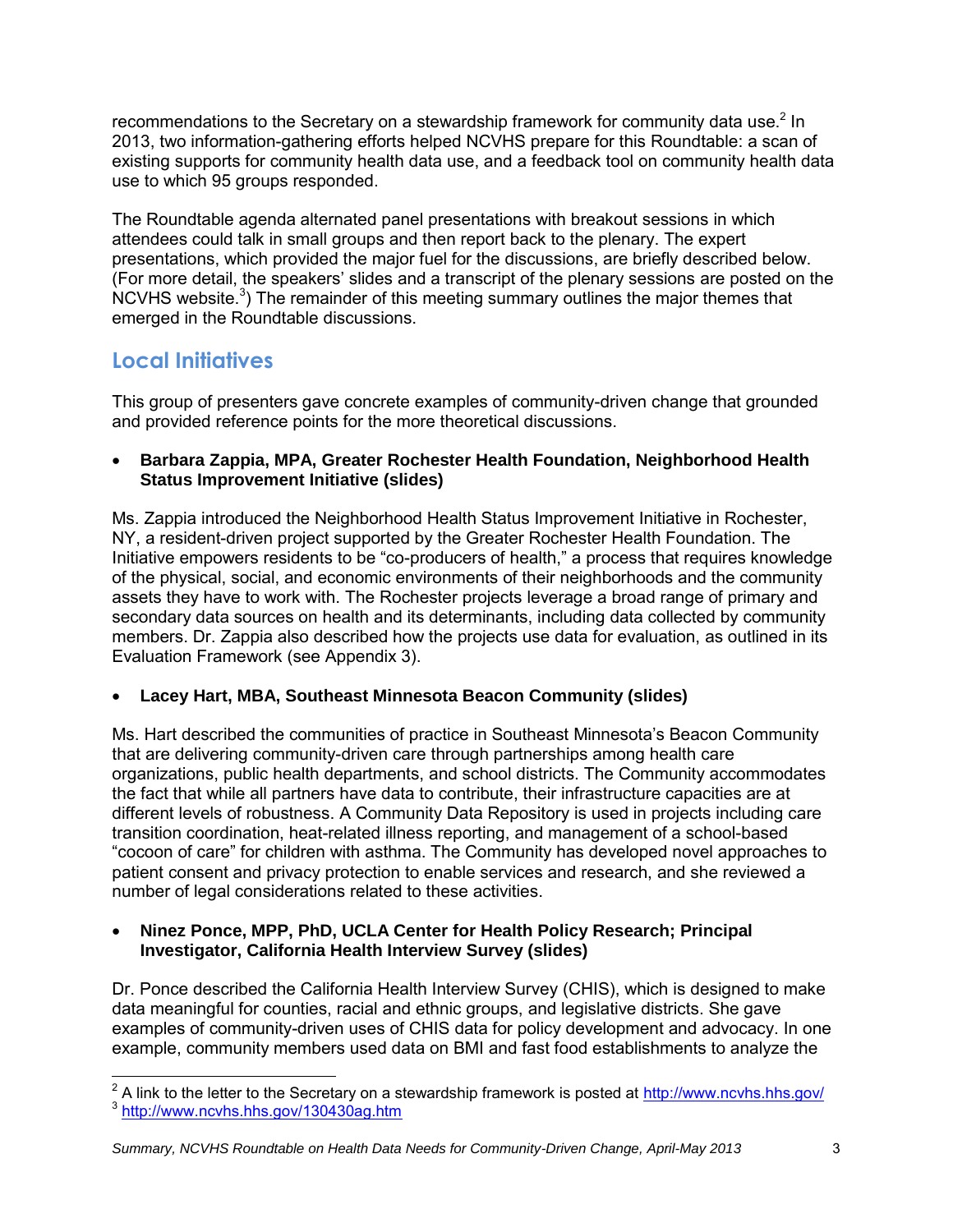Los Angeles food environment and successfully advocate for zoning changes. In another, a coalition analyzed data on coverage, insurance markets, and language barriers and used the findings to advocate successfully for language services during the open enrollment period for the Affordable Care Act. As a general principle, she emphasized that "Community is the most sophisticated with identifying the priority problems to be solved."

## **Privacy and Public Health Law Experts**

These presenters and their organizations are developing understanding of how data stewardship and protection can align with and support data use for community health improvement.

#### **Eve Powell-Griner, PhD, Confidentiality Officer, National Center for Health Statistics (slides)**

Ms. Powell-Griner characterized her work as "upholding the promises that we make when we collect the data." Noting that NCHS has "competing mandates" to disseminate data as widely as possible *and* protect the confidentiality of the information, she reviewed the requirements and restrictions that constrain the public dissemination of data. She explained the reasons that the granular and linked data that many communities want can raise privacy issues: First, the smaller the population, the more likely an individual or institution can be unique; and second, the greater the number of variables pertaining to an individual, the greater the likelihood that combinations of data will identify the individual. She cited research documenting the risks of re-identification based on these realities. Finally, she shared possible strategies for wider data dissemination and for sharing non-disclosive data.

#### **Sharona Hoffman, JD, Case Western Reserve University (slides)**

Ms. Hoffman proposed that the concept of the common good, rather than privacy and autonomy, should be the prevailing value in public health initiatives and non-interventional research. The alternative is to have "free riders" on medical and public health advances. However, public buy-in to this principle depends on confidence in privacy protection, which requires data security, identity concealment, and possibly more regulatory interventions. She pointed out that the construction of "big data" often bypasses privacy and security regulations such as HIPAA, and she reviewed the facts about the risk of re-identification. One workable approach, she said, is federated systems, which enable queries of data that stay in the control of cooperating organizations. Finally, she noted the need for new models of consent that are relevant to community data use, and she reviewed the data quality problems that can result when consent is withheld.

#### **Denise Chrysler, JD, Mid-States Regional Center, Network for Public Health Law (slides)**

Ms. Chrysler advanced the idea of using law to solve public health problems, which is the mission of the RWJF-funded Network for Public Health Law. While acknowledging the risks, challenges, and constraints involved in data liberation and sharing, she also pointed to the risks of "hoarding the data"; and she urged the federal government and NCVHS to help expand the mindset of attorneys and privacy officers to enable data use for community health improvement. In particular, she asked for help developing workable community-level consent models that "comfort and engage" the community. After describing an opt-in, informed-consent model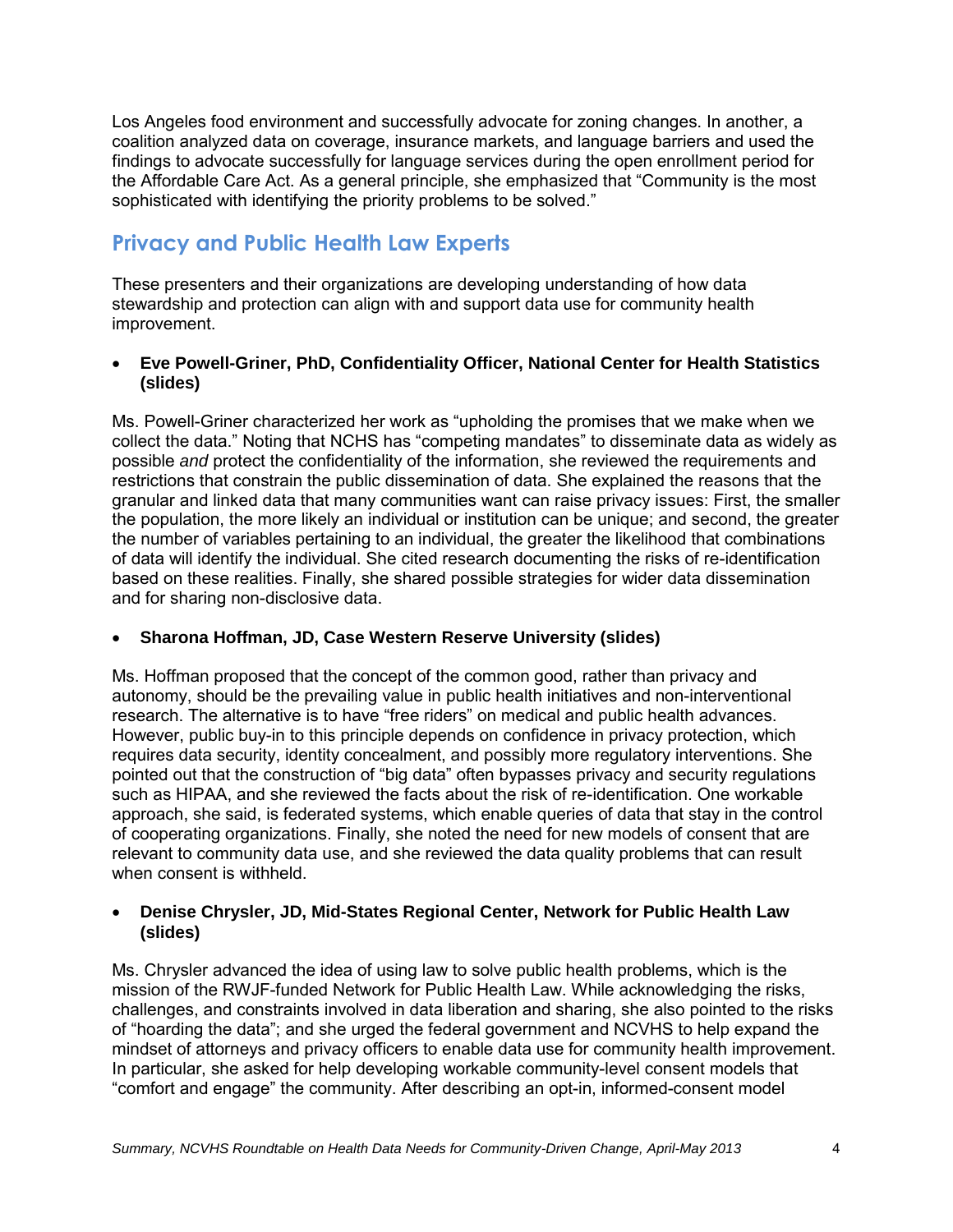developed for the Michigan BioTrust for Health, she reiterated that everyone benefits from data and respect for individual rights must be balanced with protecting the common good.

## **National-scale Organizations and Activities**

The following presenters and their organizations are connecters, researchers, and facilitators who are providing strategic expert assistance and helping to build a nationwide infrastructure to support community-level work.

### **Andrew Bazemore, MD MPH, Robert Graham Center (slides)**

The Robert Graham Center works for the integration of public health and primary care, with attention to social determinants. Citing examples from across the U.S., Dr. Bazemore described the Center's use of merged datasets from multiple sources and GIS maps to help community stakeholders locate safety net clinics and make other decisions. He pointed out that "real access" to data depends on having downloadable data at the small area level. He stressed that empowering communities and improving community health requires not just "data liberation" but also data integration, translation of data into tools, community stakeholder engagement, and improvement of the data based on community input.

#### **Bridget Catlin, PhD, MHSA, University of Wisconsin Population Health Institute/ County Health Rankings and Roadmaps**

Dr. Catlin gave an overview of County Health Rankings (CHR), which provide information on health rankings and the underlying data on health and determinants for all U.S. counties, drawn from multiple sources and using a broad-based model of population health. She stressed the critical importance of maintaining federal data resources. The rankings, she said, can serve as a call to action that starts a conversation among community members about priority issues and draws the attention of funders and policy-makers. She noted that communities need help in interpreting data to determine what is most important and how to move to action. The CHR program has partnered with the Robert Wood Johnson Foundation's Roadmap program to support communities in using data. She pointed out that communities also need to evaluate progress and see change, and this requires timely, granular data, collected locally or derived from estimates and/or electronic health records (EHRs).

#### **Carladenise Edwards, Ph.D., Zero Divide (slides)**

Dr. Edwards discussed the Roundtable topics from the perspective of Zero Divide's goal of "transformation through technology" for underserved communities. Zero Divide is working for ehealth equity, which it sees as a stepping-stone to health equity. The organization considers this NCVHS project important because it promotes connectivity within and between communities. She showed findings on social media usage and attitudes, and challenged the Committee and government to pay attention to information and behavior related to social media. In the Roundtable discussions, she asserted that communities already have access to enough data to work for local health improvement and health equity; in her view, the focus should instead be on giving them the help they need to use the data.

### **Donald Malec, PhD, National Center for Health Statistics (NCHS) (slides)**

Dr. Malec explained that small area estimation is valuable because policy decisions, funding allocations, and interventions are often based on quantifiable needs, and statistical estimates of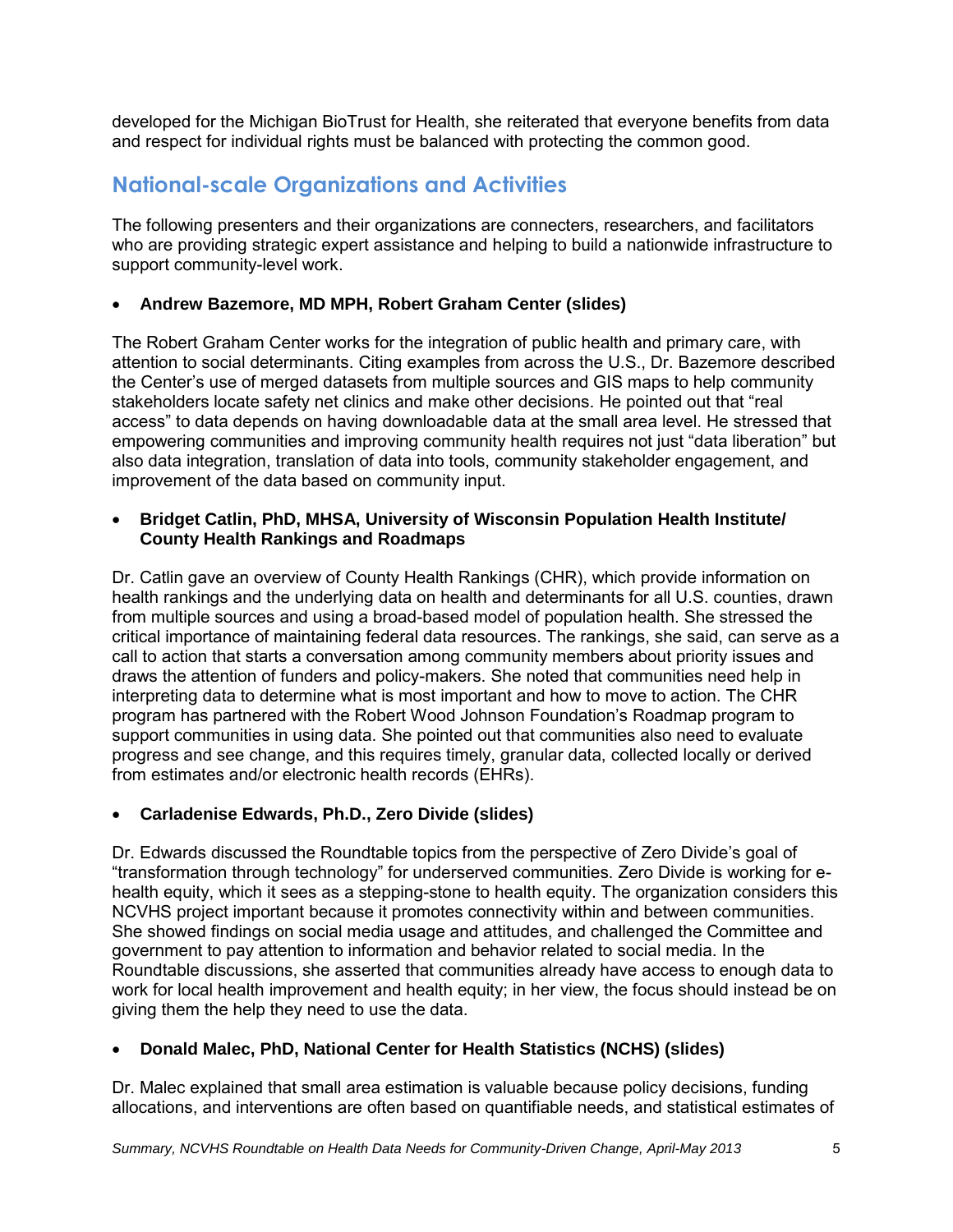small geographic areas or population domains can fill data gaps. Although this approach allows uniform quality, it may not fit well for areas with unusual characteristics; he noted that the best approach is to combine model-based estimates with local data. After discussing the methodology and the reasons for using it to fill in missing data, he described several current NCHS projects and the directions the research is headed.

### **Chris Fulcher, Ph.D., CARES/University of Missouri/Community Commons (slides)**

Calling Community Commons "a unifying public-good utility," Dr. Fulcher described its evolution from separate Web-based systems for many organizations to a national GIS data engine designed to inform communities and connect them in a national public conversation. Community Commons' free tools and functionalities include mapping, social media, "prosumer" (usergenerated) content, blogs, reports, and feature stories. It presents data on a broad range of health determinants and the built environment as well as on health status and human services. Noting the disparate uses and frames of reference for the term "data," despite the fact that "we're all talking about the same community," he called for the development of a holistic assessment framework that encompasses all the information relevant to community members.

#### **Denise Love, National Association of Health Data Organizations (NAHDO)**

Ms. Love offered cautionary remarks about the sustainability of the infrastructure needed to support and inform community-driven health assessment and improvement. NAHDO works with states and private organizations to improve health care data collection and use. A major current project is helping states to build all-payer claims databases. Saying that "we worry about the data every day," she warned that "we can't assume the data will always be there" because data collection is minimally funded and the analytic infrastructure is "pretty rickety" due to a lack of support. She stressed the need to train the workforce in the concepts of big data integration and data sharing in order to transcend the current silos of practice. She called attention to issues of data quality and data ownership and to the need for shared directories, national standards, and identifiers; and she called for a "corps of data scientists" to support the activities envisioned in these discussions.

## **MAJOR THEMES**

## **The Meaning of "Community"**

The participants made an effort to clarify what they meant by "community" for the purposes of this discussion, because of the varied usage of the term. They converged around the following broad definition, used by NCVHS in its 2011 report: *A community is an interdependent group of people who share a set of characteristics and are joined over time by a sense that what happens to one member affects many or all of the others, sometimes combined with recognition of mutual responsibility.*<sup>4</sup> 

Geographically-defined communities are the major, though not exclusive, focus of this NCVHS project. In every case, the problems and solutions that community members choose to address are what determine the relevant boundaries, rather than given political or other jurisdictions. As the Rochester project illustrates, the relevant area may be a single neighborhood―a reality with data implications that resonated throughout the meeting.

#### *Summary, NCVHS Roundtable on Health Data Needs for Community-Driven Change, April-May 2013* 6

<sup>&</sup>lt;sup>4</sup> NCVHS, The Community as a Learning System for Health, page 8.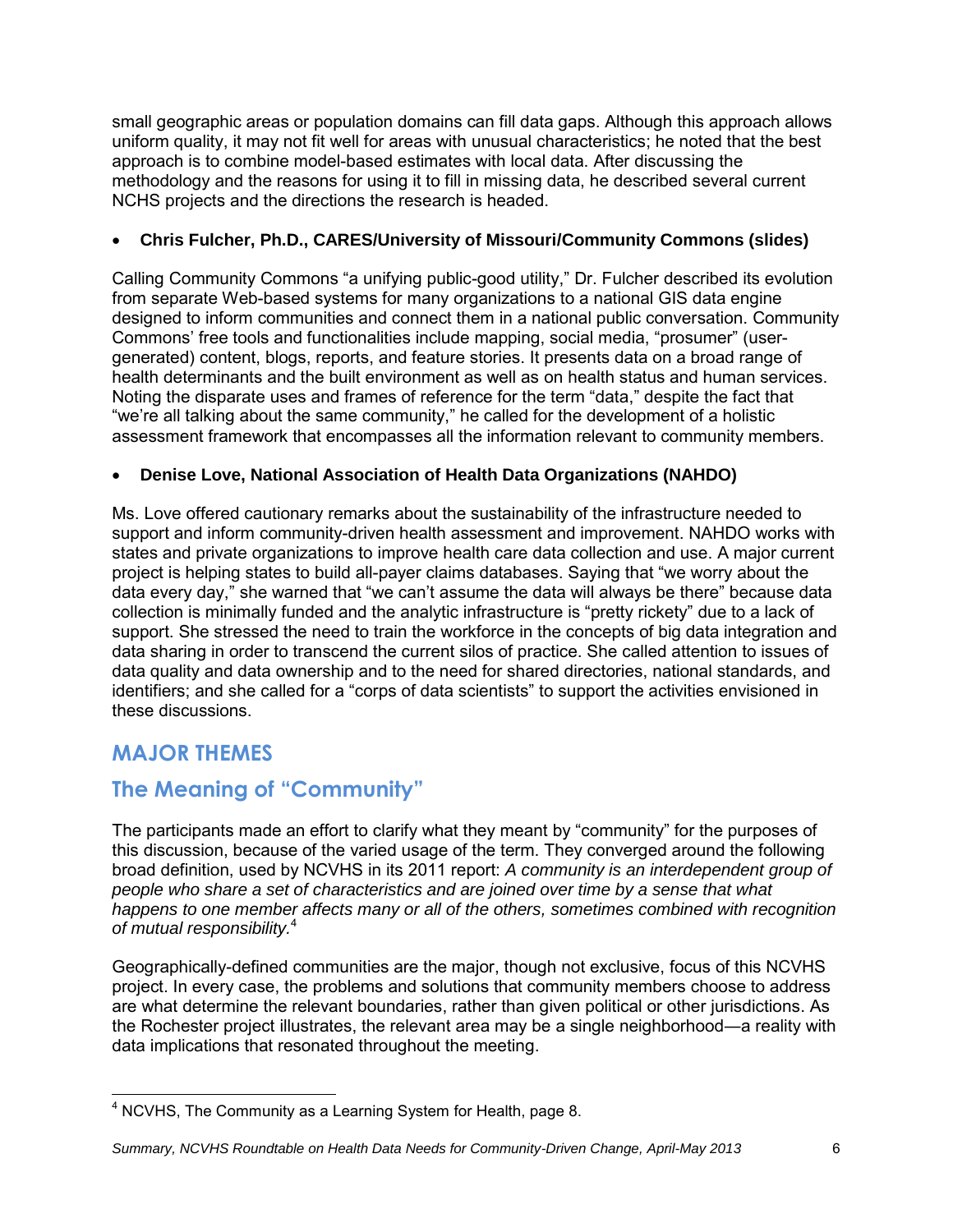As is evident in the presentation summaries above, the participants used a broad definition of public health that encompasses all the factors that influence health status―housing, jobs, environmental conditions, and so on. This aligns with the lens through which community members tend to view local health and wellbeing. Barbara Zappia, for example, noted that local residents are more likely to express their issues in terms of "what they see out their windows"—rats, trash, and drug dealers in one of her Rochester examples—than to use the more disease-oriented traditional vocabularies of public health and health care.

The group focused its explorations on a specific model of change, *community-driven* change. This reflects the widespread recognition among public health professionals, researchers, organizers, and others of the importance of stakeholder engagement in bringing about meaningful change. In community-driven change, local residents are the prime actors; they identify the desired improvements and take action, through partnerships, to bring them about.

"Co-production" and "co-ownership" were frequently invoked as core principles, representing the reality that effective community projects involve an alliance between the residents with the greatest stake in change and those who can help them achieve their goals. The case descriptions shared in the meeting illustrate some of the types of support, partnership, and expert assistance that can be embedded in local efforts. In one framing, Ninez Ponce observed that community-based participatory research projects can be either "researcher-driven with strong community input or community-driven with strong researcher input." In either case, community members are heavily involved.

## **A Continuum of Community Readiness**

The Roundtable participants linked their fluid definition of community to a recognition that every community can be placed on a continuum in terms of its ability to collect, interpret, protect, and use data and other tools to improve local health and well-being. Most communities need some forms of assistance and support; those with more limited capacities and resources need more help than others. Assessing itself with respect to such a continuum can be a useful part of a community's initial process of identifying assets, capacities, and needs. The participants were in agreement that differential assessment of this kind could help direct national attention and resources to the places with the greatest need, in a way that meets communities where they are.

## **Steps in Community Driven Change**

The discussion highlighted a number of common elements or steps in community-driven change: (1) The impetus or entry-point may be a disturbing statistic, event, or condition that impels residents to come together to start a conversation and move toward action. (2) They assess what is already known and what else they need to know to move forward. (3) This may lead to a more formal assessment and fact-finding process that looks at local assets, brings together available secondary data, and may set in motion primary data collection to answer additional questions. (4) The critical next step is to synthesize and integrate the many streams and types of data and convert them into information that tells a meaningful story. (5) On this basis, community partners can identify priorities and goals, research what actions have produced good results in other communities, and decide on a set of actions to achieve their goals. (6) The important final step (before the cycle begins again) is to evaluate actions and outcomes and make needed modifications.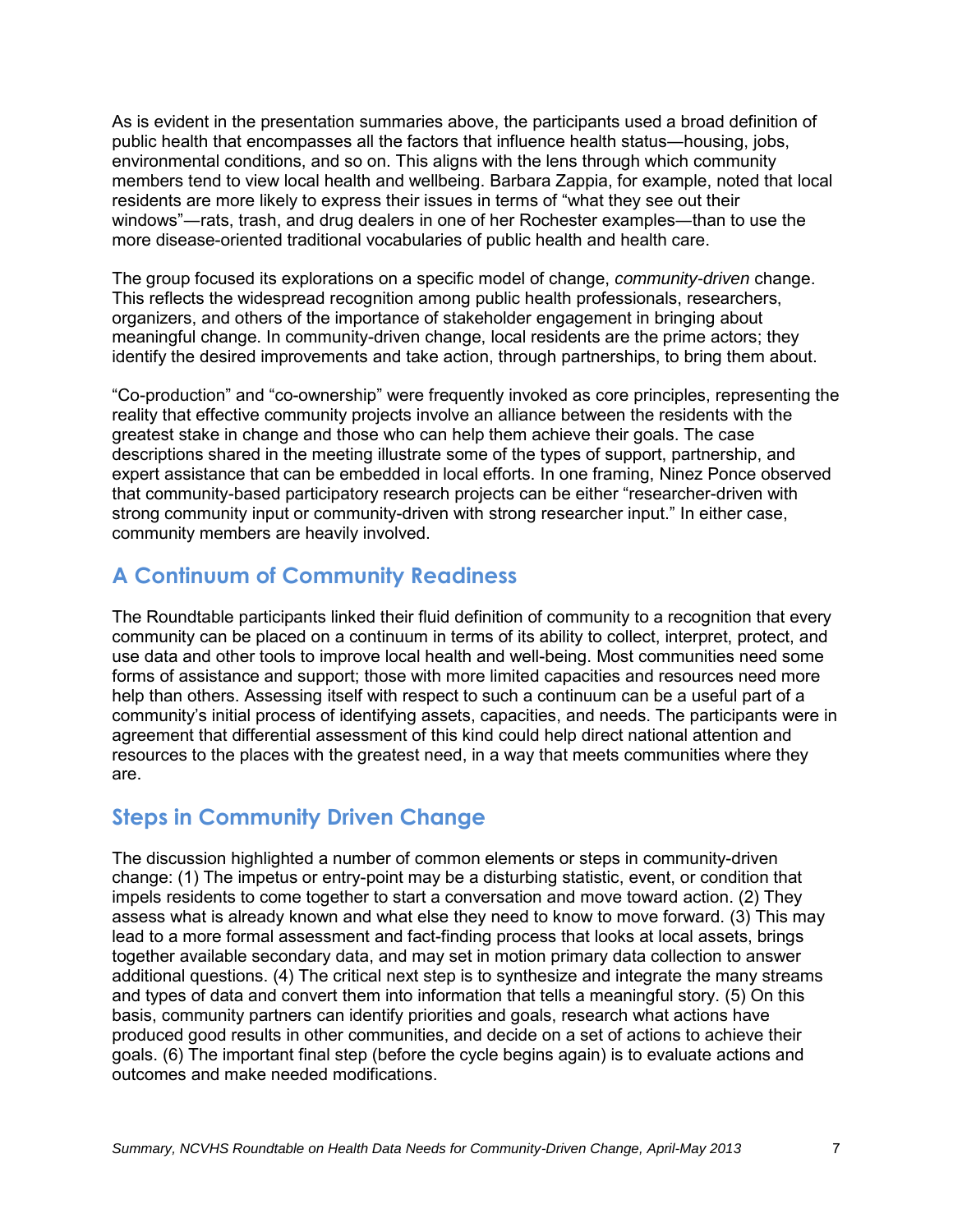The County Health Rankings Take Action model in Appendix 2 is a schematic of the process that also shows the major sectors that work with community members. The Rochester project's evaluation framework in Appendix 3 provides another useful overview of the process; and a third visualization of the process, developed during the meeting, is in Appendix 4.

## **What Communities Need**

Although participants had differing views about the adequacy of data for local decision-making, they were in agreement that communities need help to use the data. The presentations and discussions showed what community members need in the way of information, skills, resources, and access to trustworthy expertise to accomplish their health improvement goals. In addition to data to inform decision-making (discussed below), they need varied amounts and combinations of financial support, tools, and expert training and technical assistance. Such assistance may be needed for any or all of the steps outlined above, including forming workable partnerships, finding relevant secondary data, identifying data gaps, collecting primary data, using qualitative data appropriately, integrating and interpreting data, translating information into decisions and actions based on knowledge of what works, practicing appropriate data stewardship, and evaluating the process and outcomes.

The pivotal role of collaboration and partnership was a major theme of the meeting, which highlighted the joint efforts of a wide range of entities. As noted, researchers, funders, and intermediary organizations can play key roles in facilitating community-based efforts, along with government at all levels. In general, community-driven change can involve the contributions of public health, government, health care, philanthropy, academia, associations, business, education, law, and many types of community-based organizations at local, regional, and national levels. In discussing this theme, Roundtable participants stressed not only that such collaborations are critical, but also that it takes time and money to build and sustain them, a reality that should be reflected in the planning and funding for local initiatives.

The group heard several examples of the types of direct assistance local communities are receiving. For instance:

- The County Health Rankings and Roadmaps Program has three full-time "community coaches" who are available to help communities at no charge.
- The Greater Rochester Health Foundation provides grants and ongoing technical assistance and tools for local health improvement projects, and its evaluators serve as "evaluation coaches" with grantees and residents.
- The Robert Graham Center does data modeling and GIS mapping to inform local decisions on safety net development, the location of health centers, and other matters.
- The Southeast Minnesota Beacon Community has been instrumental in forming and sustaining the partnerships and "communities of practice" that are carrying out community-driven work.
- Besides funding local projects, many federal and state government agencies assist communities with data access and analysis as well as training and tools.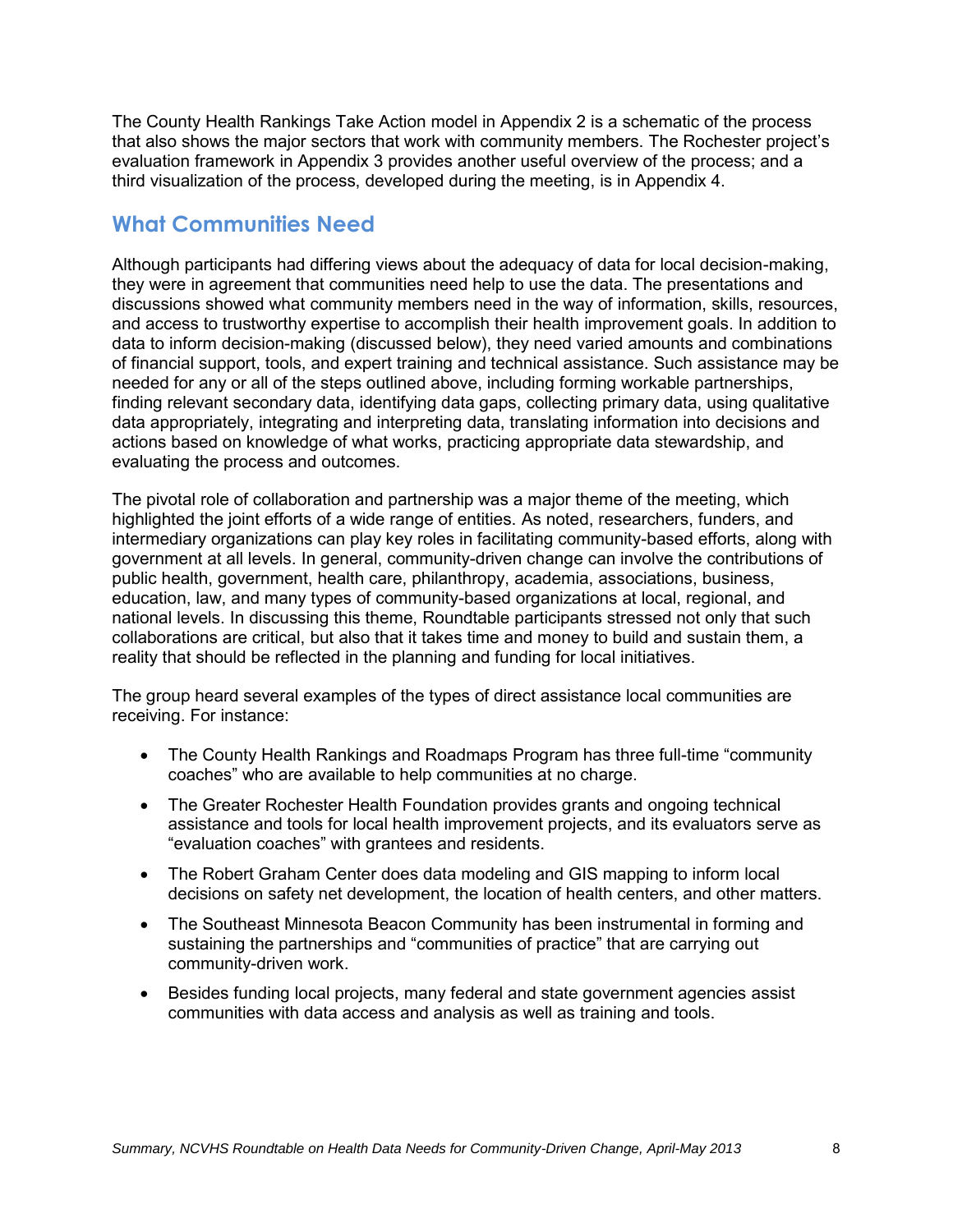## **Implications for Local Data Needs and Practices**

The Roundtable members identified the attributes of data and information that enable communities to carry out local projects. For example, the data must correspond to authentic boundaries and the operative definition of community, and have the relevant granularity (block, neighborhood, population group, etc.). They should be actionable, including having relevance to needed policy changes. They should include contextual data on the determinants and predictors of health. And they should make it possible to monitor progress. Maps and other visualizations have been shown to be powerful entry points.

These requirements point to the common need for primary data collection at the local level, a critical missing link for many communities and a major reason they need expert assistance. The story of primary data collection in Rochester provided an instructive example of how a community can augment secondary data. The city's Community Health Improvement Project engages local residents in identifying priorities; gives them training and tools for primary data collection around identified goals; and works with them to evaluate the impact of the resulting interventions.<sup>5</sup>

Qualitative data are a key dimension of community information. For example, residents may consult personal observations and key informants in their initial assessments, and then organize focus groups and community discussions as they delve further. The Greater Rochester Health Foundation provides its Project Hope grantees with discussion group guides along with other tools; and it helps participants use community surveys to query residents about their "attitudes, feelings and understanding" (Appendix 3). Stories are important at every stage, as Chris Fulcher emphasized.

Throughout the Roundtable, the theme of the need for primary data collection was paired with the equally important theme of making better use of existing community-level data. The activities in Olmsted County, MN, provided one example, where the Beacon Community helped to systematize information-sharing among schools, health care providers, and parents to improve the care and health of children with asthma. Andrew Bazemore gave several examples of the ways in which his Center helps communities "capture the power of public data," often by repurposing and combining data.

The alignment of clinical and public health practices received a good deal of attention at the meeting, partly related to the largely untapped potential of EHRs. The group explored the possibilities for using both health information exchanges and new extension services to facilitate linkages among clinical data, population health survey data, and locally-generated data to improve community health―all in the context of the stewardship practices outlined below.

All of these approaches illustrate the fact that the *users* of data have proliferated along with the types, sources, combinations, and uses of data. Today, community-level data users include not only clinicians and public health professionals but also community based organizations, individual community members, policy-makers, funders, and other change agents. Many of these data users also play roles in contributing data, or could do so.

A recurring theme in the Roundtable was the importance of bi-directionality and reciprocity―that is, the need for feedback loops so that those supplying data also have access to the composite

<sup>5</sup> The 2011 NCVHS report *The Community as a Learning System for Health* describes another example of community-based primary data collection in Denver CO (page 33-34).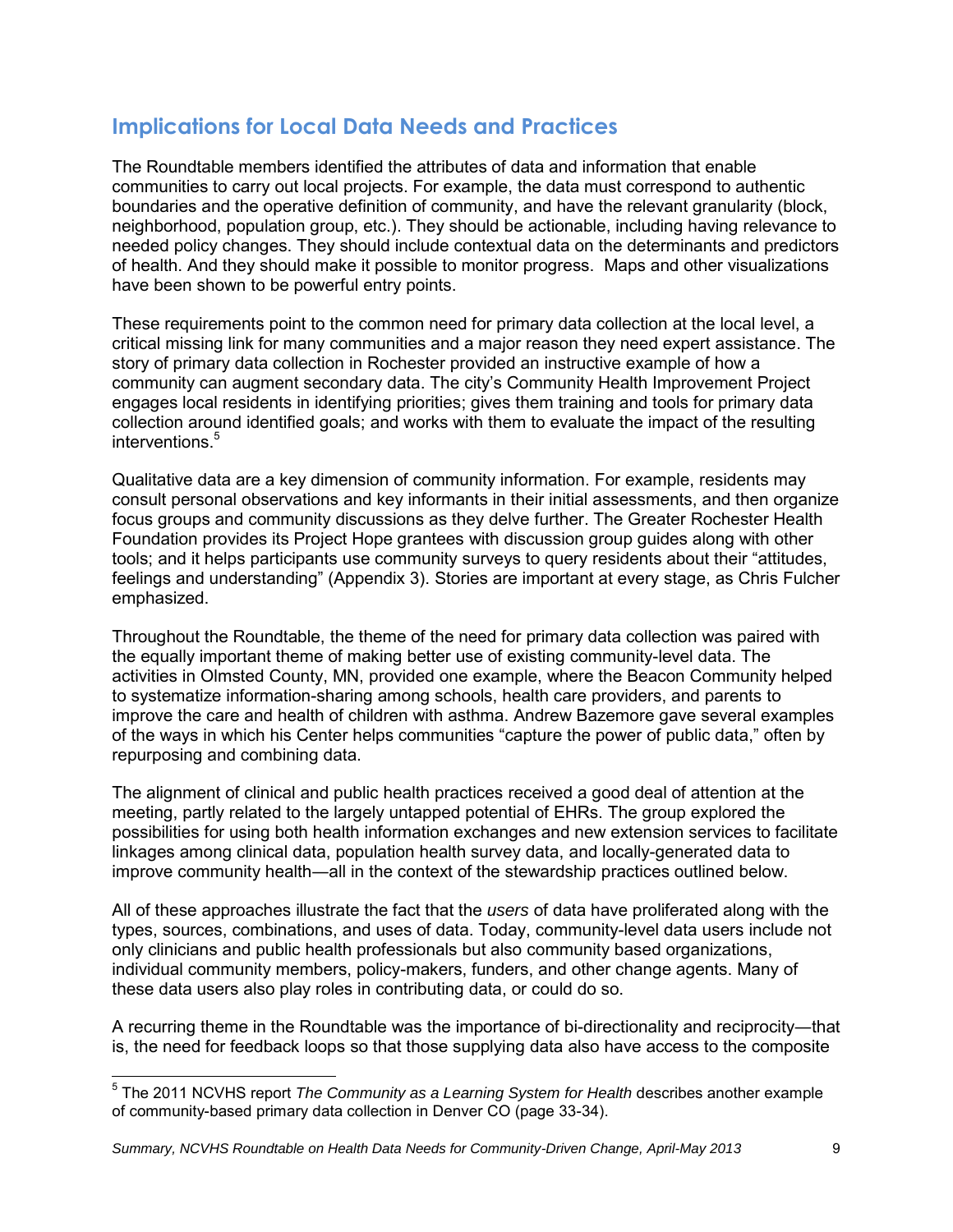data-based picture, to enhance their operations. A common complaint of community members, for example, is that while they are often the subjects of studies and surveys, they are rarely privy to the resulting findings and conclusions that could benefit their community. In another important area, participants pointed out that the efforts to integrate clinical and public health data should include mechanisms to feed data on community health back to the health care organizations supplying clinical data, to inform their clinical practices. Finally, it is important not only to garner policy-relevant data but also to share with policy makers the composite community picture and the priority issues that are revealed.

## **Enabling Data Use with Stewardship and Privacy Protection**

Andrew Bazemore brought together several key Roundtable themes when he spoke of "evaluating small-area need based on what the community determines as its top priority." The implicit challenge is that focusing on small areas or population groups in order to zero in on needed improvements requires the use of granular and/or linked data, thus raising the risk of identifying individual residents. The question of how to address this challenge and the rightful balance-point between individual rights and the common good was a major Roundtable theme. While stressing the need for protections, the privacy and law specialists in the group also asserted that attorneys can play key roles in finding appropriate ways to make public health data available for community benefit―in Denise Chrysler's words, "using law to solve public health problems."

This framing pointed to the need for techniques, models, and best practices to guide communities in their data stewardship. In particular, participants called for a new model of community consent that is not based on the research model. Communities also need technical assistance on questions such as de-identification and the use of small-area or small-n data. The subject of mental health provided a reference point on the need to protect sensitive personal health information. The topic arose partly in relation to an interest in understanding quality of life and community resilience, and partly due to the impending integration of mental health into health care under the Affordable Care Act.

One response to the discussions of this theme was to encourage NCVHS to continue to develop and disseminate its stewardship framework to help guide community data use.

## **Intermediaries and the Evolving National Infrastructure**

*Facilitate v: expedite, speed up, accelerate, ease, simplify, help in, make less difficult, make easier, assist the progress of, lessen the labor of, lighten, smooth; forward, help to advance, promote, further, advance, aid, foster.* (Random House Roget's Thesaurus,  $3<sup>rd</sup>$  ed.)

Many factors contribute to the prevailing sense that the local community is "where the action is"―the actionable nexus of need and opportunity. Accordingly, a growing number of intermediary organizations are using information technology to facilitate local action through centralized and cost-free data access, data visualizations, technical assistance, information on best practices, and communication opportunities. As noted, seven such organizations were represented at the NCVHS Roundtable. By providing tools for shared learning, advocacy, and action, these organizations are strengthening and adding value at the community level and also "connecting the dots" to build the national movement for healthy and sustainable communities.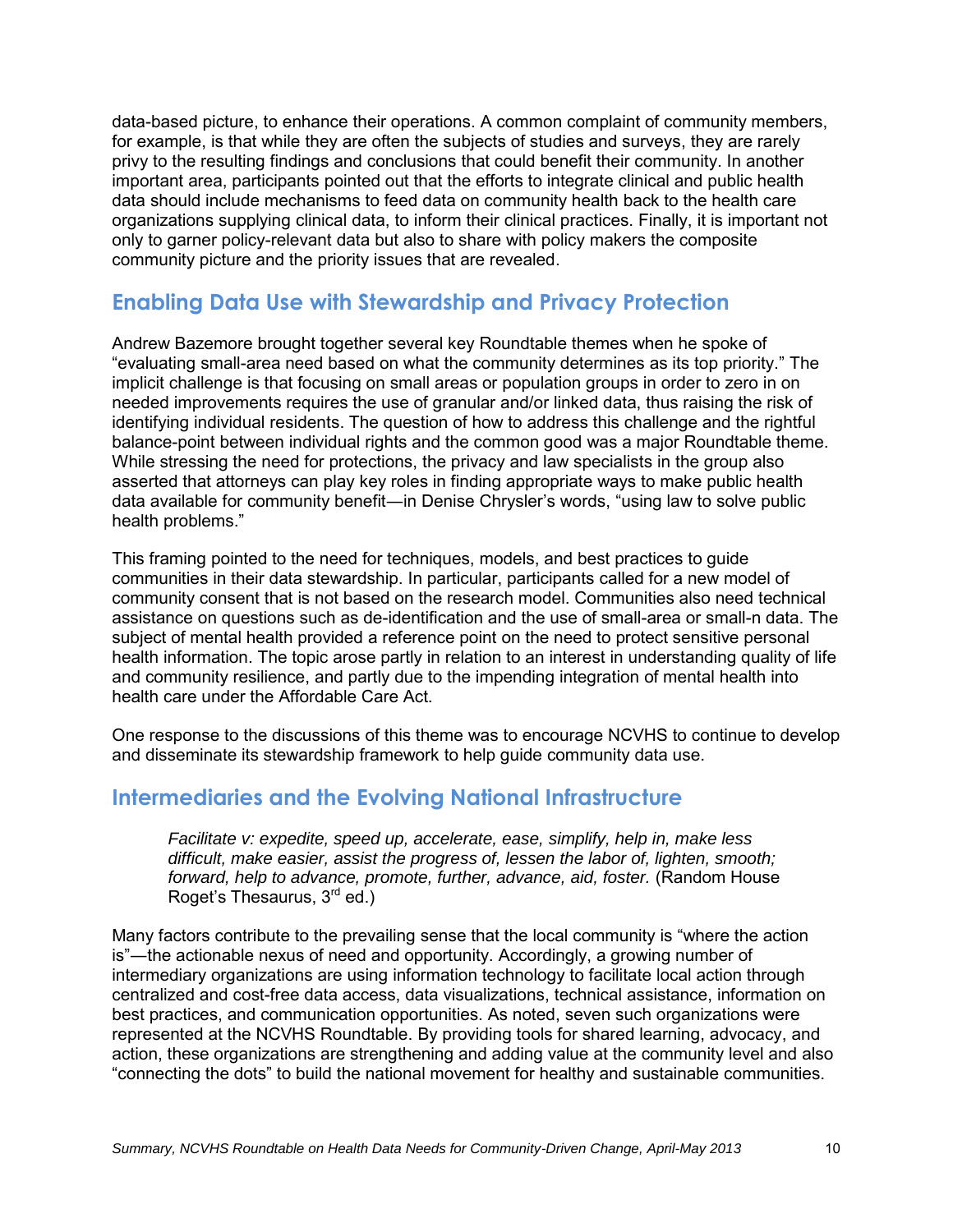A look across these organizations' activities shows the evolution of a supportive infrastructure that has many of the elements envisioned in the Committee's 2011 report―notably, training and technical assistance, data access and visualization, help with coalition development, and knowledge-sharing.<sup>6</sup> The difference is that what was then framed as the responsibility of the federal government is now being created through varied collaborations between nongovernmental organizations and federal and state governments. This trend indicates a converging commitment to supporting community health improvement. And the growing community participation reported by networks such as County Health Rankings and Roadmaps and Community Commons, among others, suggests that communities are increasingly taking advantage of these resources.

## **System Issues and a Vision for a Modernized Federal Role**

What is the role of the federal government in community-driven change, given the rapidly changing landscape and the emerging role of intermediary organizations? In essence, the Roundtable participants concluded that government should "redefine public health" to put communities at the center as actors and data users. With this focus, it can deploy the full range of federal functions including funding, research, policy, technical assistance, and above all maintenance of the high-quality data that form the backbone for all other activities.

The group identified many specific ways in which the federal government can support dataenabled community health. Three broad areas singled out for federal action echoed ideas that were advanced in the 2011 NCVHS report: first, using extension centers to make technical assistance available to communities; second, leveraging and expanding the community health needs assessments that are now mandated for non-profit hospitals by the IRS; and third, developing and disseminating the NCVHS stewardship framework.<sup>7</sup>

The Roundtable participants also identified areas for further federal research. They include developing a core set of community health indicators; continuing the NCHS work on small area estimation; and developing ways to help communities integrate the disparate streams of data needed to understand and enhance community life.

A number of suggested federal actions take the form of direct assistance to communities that meets them where they are. For example, the federal government could collect and liberate data on small areas and population subgroups, help communities assess local capacities, and provide GIS tools. It could develop a common set of measures and definitions by which communities and neighborhoods can assess how well they are doing. It could integrate into routine data collection the community-level measures that matter, and help support and systematize the appropriate use of qualitative data. Finally, to further these ends, it could collaborate with and use the power of intermediary organizations, providing support to ensure their sustainability and helping make sure that all U.S. communities know about these free resources and how to use them.

Rising to these opportunities requires bold new approaches. The Roundtable participants enthusiastically embraced the idea of a comprehensive *Health Statistics Modernization Act (or Initiative),* designed to transform national health statistics and create a workforce of sophisticated data scientists. Given the precarious state of the national data infrastructure and workforce, as described by Denise Love, many participants were persuaded that such an

 $\frac{6}{5}$  See page 30 of the report.

<sup>&</sup>lt;sup>7</sup> See "Envisioning a Federal Role," pages 31-32.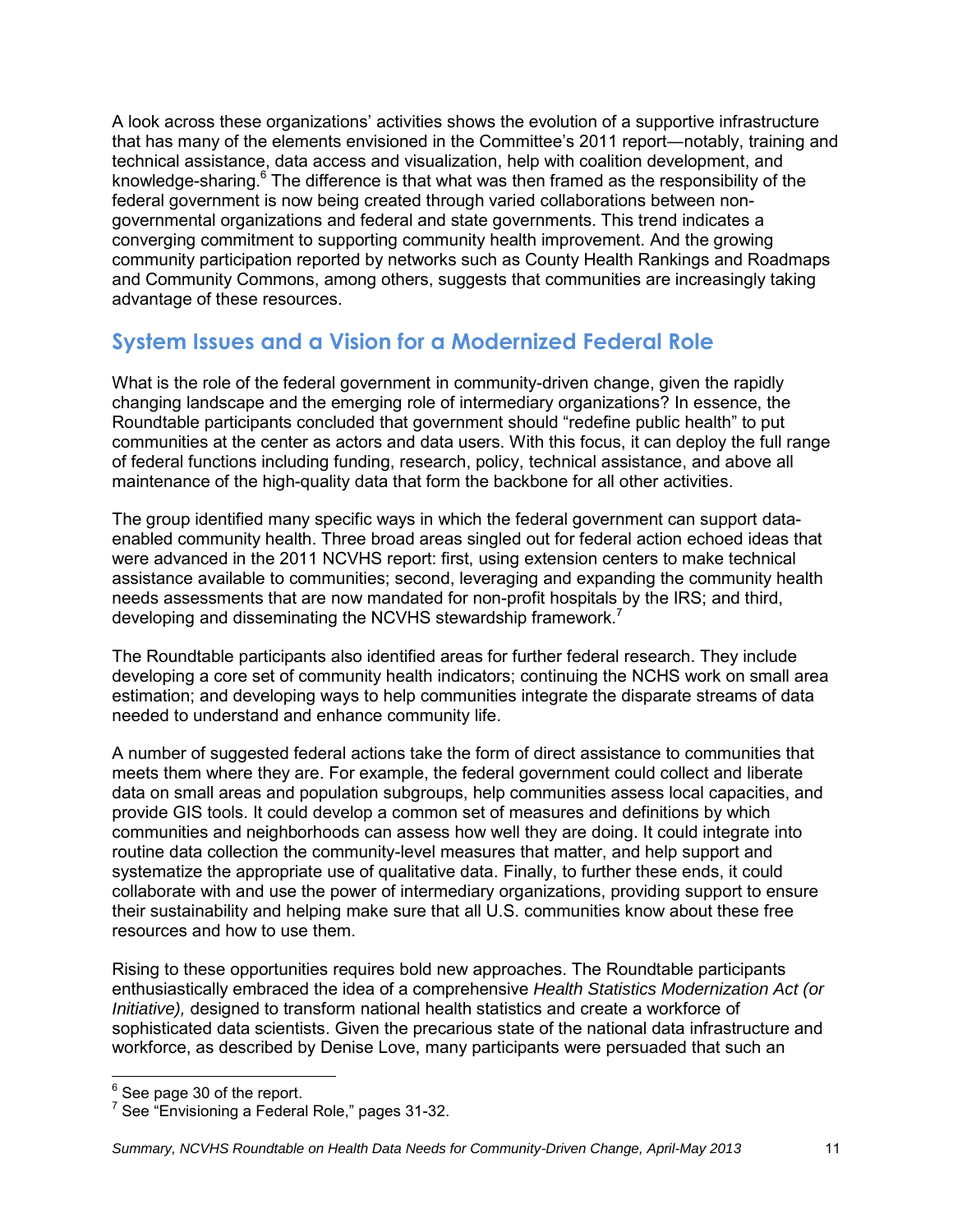initiative is not only the most effective but possibly the *only* way to undergird and sustain dataenabled, community-driven health improvement.

## **NEXT STEPS**

The National Committee on Vital and Health Statistics plans to develop detailed recommendations to the Secretary that build on the "first draft" ideas generated by the Roundtable. NCVHS members will work closely with the expert colleagues who contributed so much to the Roundtable discussions and helped craft possible recommendations. Many invited guests expressed interest in continuing to work together in this endeavor, and in recruiting others who belong at the table to further stimulate the development of creative solutions. This includes a commitment to learning more about the community health activities being supported by other HHS agencies including the Health Resources and Services Administration, the Centers for Disease Control, and the Substance Abuse and Mental Health Services Administration.

Indeed, the process has already begun: Several NCVHS members and panelists volunteered for two working groups that formed at the meeting, one to think further about a data stewardship model and the other to consider how the federal government can refocus its resources to help build community capacities.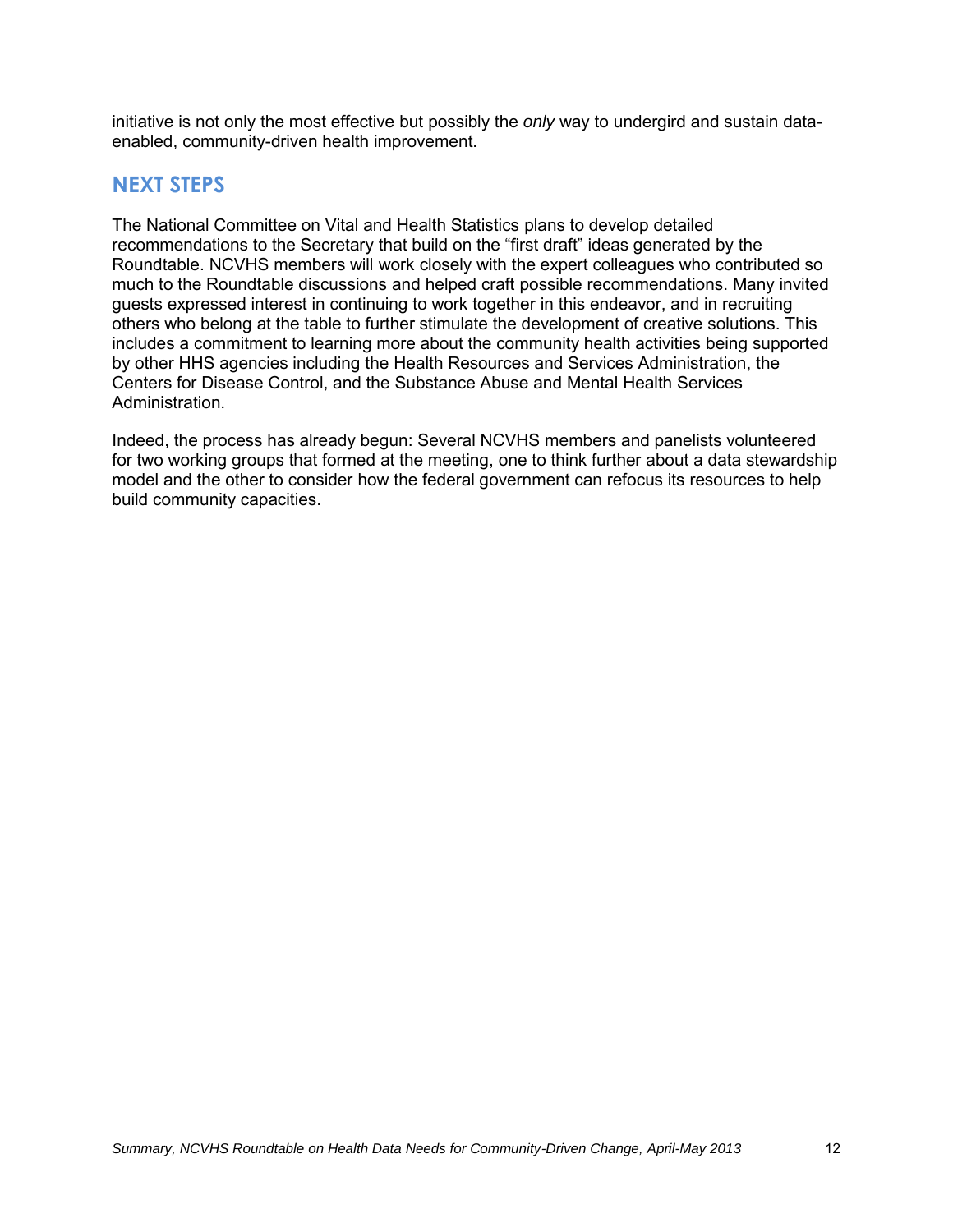#### **FINAL AGENDA Subcommittee on Population Health Subcommittee on Privacy, Confidentiality and Security Subcommittee on Standards**  of the **National Committee on Vital and Health Statistics**

## **Joint Roundtable on**  *Health Data Needs for Community Driven Change*  **April 30 – May 2, 2013**

National Center for Health Statistics 3311 Toledo Road Hyattsville, MD 20782

#### **Purpose of Roundtable:**

Building on previous work by the NCVHS concerning community uses of data to improve health, the NCVHS seeks to: 1) advance its understanding of access to and use of data by communities to improve population health; 2) refine its Stewardship Framework for the Use of Community Health data to support the needs of various types of community initiatives; 3) better understand the role of government in providing data, tools, and resources to promote community driven change; 4) understand current state and possible gaps in data content and variable standardization for community data collection and use.

| Time               | <b>Topic</b>                                                                                                                                                                                                                                                                                                                                     | <b>Moderator</b>                                                 |
|--------------------|--------------------------------------------------------------------------------------------------------------------------------------------------------------------------------------------------------------------------------------------------------------------------------------------------------------------------------------------------|------------------------------------------------------------------|
| $9:00 -$<br>9:15am | Welcome and agenda review<br>Note: Members of the Committee (only) will introduce themselves and<br>state whether they have any ethical conflicts.                                                                                                                                                                                               | Linda Kloss, Co-chair,<br>Privacy, Confidentiality<br>& Security |
| $9:15-$<br>9:35am  | The Community as a Learning Health System Report and 2013<br><b>Environmental Scan</b><br>High-level findings from the 2011 Report<br>$\bullet$<br>http://www.ncvhs.hhs.gov/111213chip.pdf<br>Insights from 2013 Environmental scan<br>$\bullet$<br>Input from Feedback Tool on data access and use, tools for working<br>$\bullet$<br>with data | Sallie Milam, Co-chair,<br>Population Health                     |

#### **Day 1 – April 30, 2013**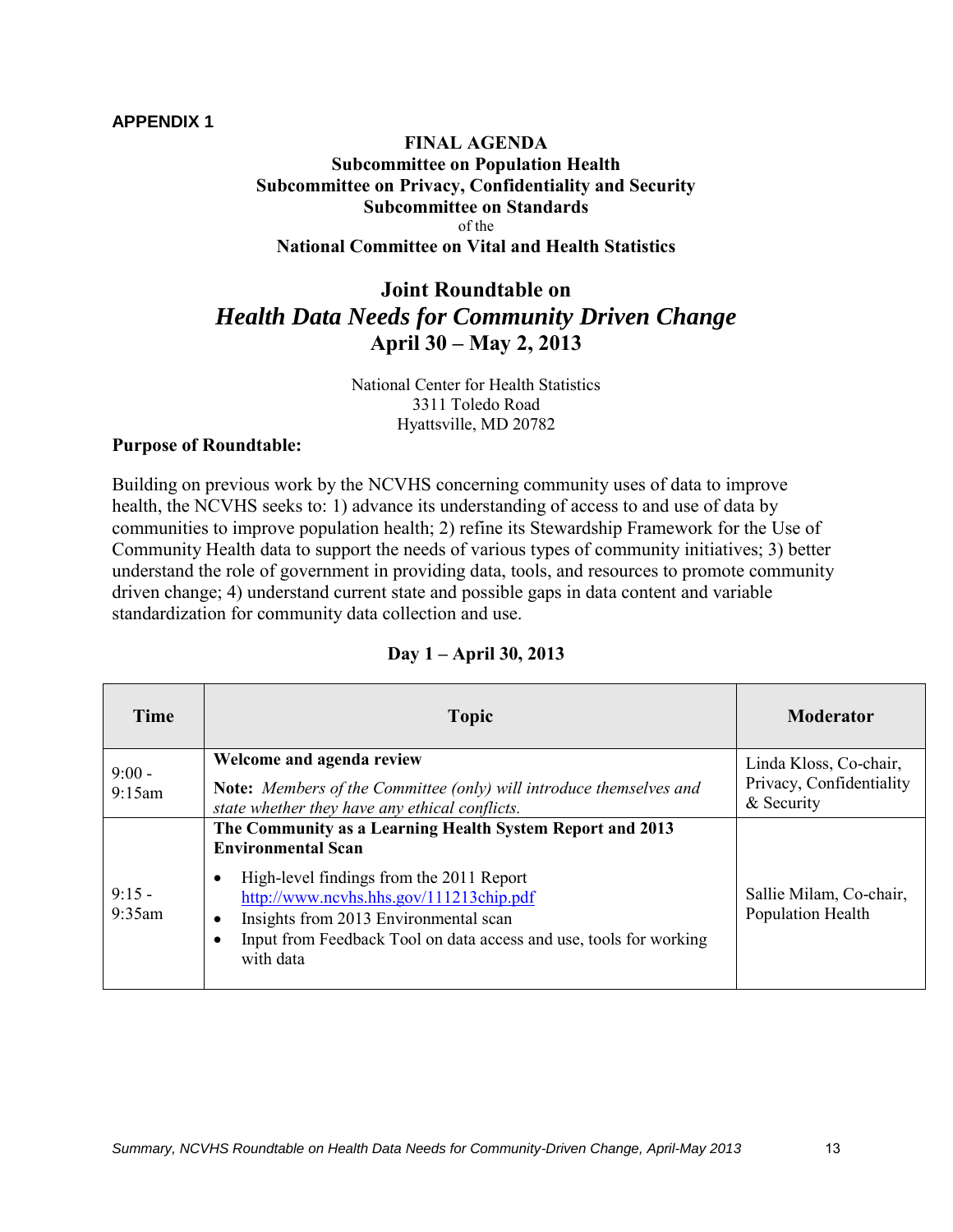|                              | A Stewardship Framework for the Use of Community Health Data                                                                                                                                                                                                                                                                                                                                                                                                                                                |                                                                     |
|------------------------------|-------------------------------------------------------------------------------------------------------------------------------------------------------------------------------------------------------------------------------------------------------------------------------------------------------------------------------------------------------------------------------------------------------------------------------------------------------------------------------------------------------------|---------------------------------------------------------------------|
| $9:35-$<br>9:55am            | Issues explored at 2012 hearing<br>$\bullet$<br>http://www.ncvhs.hhs.gov/120417ag.htm<br>Stewardship Framework Letter to Secretary Sebelius, December 2012<br>$\bullet$<br>http://www.ncvhs.hhs.gov/121205lt.pdf                                                                                                                                                                                                                                                                                            | Leslie Francis, Co-chair,<br>Privacy, Confidentiality<br>& Security |
|                              | Framing the major issues for this Roundtable                                                                                                                                                                                                                                                                                                                                                                                                                                                                |                                                                     |
| $9:55-$<br>10:15am           | How do communities collect and compile data?<br>$\bullet$<br>How do communities use data and incorporate them into priority<br>$\bullet$<br>setting and decision-making to create change?<br>How can stakeholders promote and support information-enabled<br>$\bullet$<br>community-driven change?<br>What standards exist for data collection, data content harmonization,<br>$\bullet$<br>data security, and data compilation, and where are the gaps?                                                    | Bruce Cohen, Co-chair,<br>Population Health                         |
| 10:15                        | <b>Break</b>                                                                                                                                                                                                                                                                                                                                                                                                                                                                                                |                                                                     |
| $10:30-$<br>11:30am          | Panel 1: Collection and Compilation of Data<br>Andrew Bazemore, MD, MPH<br>$\bullet$<br>Director, Robert Graham Center for Policy Studies in Primary Care<br>American Academy of Family Physicians<br>Bridget Catlin, PhD, MHSA<br>$\bullet$<br>Senior Scientist & Program Director,<br>Mobilizing Action Toward Community Health (MATCH)<br>Population Health Institute, University of Wisconsin<br>Barbara Zappia, EdD, MPA<br>$\bullet$<br>Senior Program Officer<br>Greater Rochester Health Foundation | Paul Tang<br>Privacy, Confidentiality<br>& Security                 |
| $11:30-$<br>11:45am<br>11:45 | <b>Review Logistics</b><br>Plan for breakouts<br>$\bullet$<br>Assignment of groups (Blue, Yellow, Red)<br>$\bullet$<br>Room numbers and locations<br>$\bullet$<br>Lunch                                                                                                                                                                                                                                                                                                                                     | Debbie Jackson<br>Lead Staff, NCVHS                                 |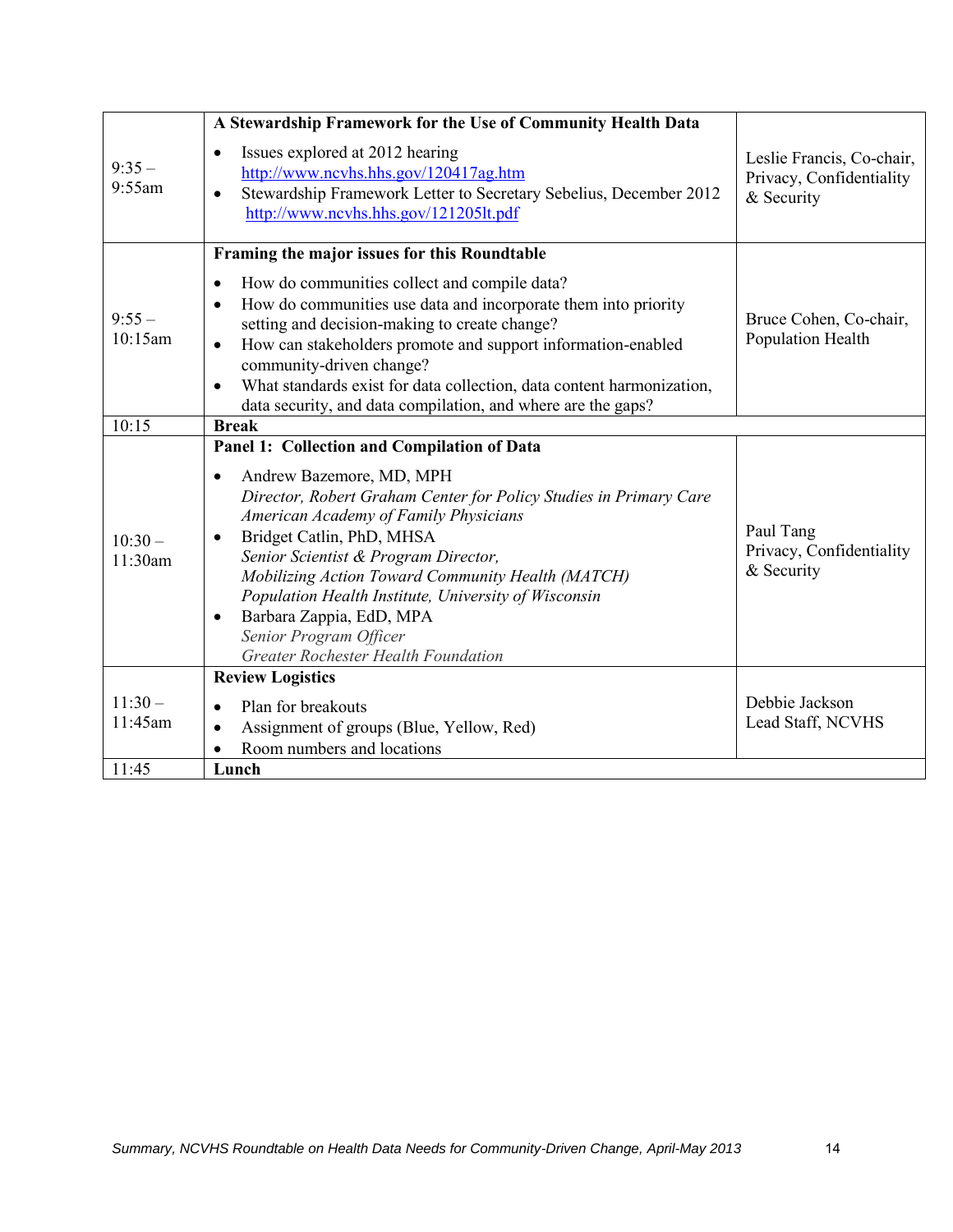|                       | <b>Small Group Discussion #1:</b>                                                                                                                                                                                                                                                                                                                                                                                                                                                                                                                                                                                                                                                                                                                                                                                                                                                                       |                                                                                 |
|-----------------------|---------------------------------------------------------------------------------------------------------------------------------------------------------------------------------------------------------------------------------------------------------------------------------------------------------------------------------------------------------------------------------------------------------------------------------------------------------------------------------------------------------------------------------------------------------------------------------------------------------------------------------------------------------------------------------------------------------------------------------------------------------------------------------------------------------------------------------------------------------------------------------------------------------|---------------------------------------------------------------------------------|
| $12:45-$<br>$2:00$ pm | NOTE: At the beginning of the first Small Group Discussion, we will take<br>15 minutes or so for introductions and an overview of the group process<br>How do communities collect and compile data?<br>a. How do communities find and use data? Where are there gaps?<br>b. With the proliferation of data/data sources that already exist, how<br>does a community know how to choose data? What are the<br>methodologies for asset/resources assessment?<br>c. How best to promote openness, transparency, and choice when<br>collecting data?<br>d. What analytic and technical support can local, state and<br>Federal governments provide?<br>e. How do communities partner with health care providers and<br>academia?<br>$f_{\cdot}$<br>How do communities deal with the lack of data content standards<br>and variability across data sources? What can be done to address<br>these challenges? | Blue group: Rm 1406<br>Yellow group: Aud A/B<br>Red group: Room 1404            |
| 2:00                  | <b>Break to reconvene</b>                                                                                                                                                                                                                                                                                                                                                                                                                                                                                                                                                                                                                                                                                                                                                                                                                                                                               |                                                                                 |
| $2:15-$<br>2:45pm     | <b>Report out from Small Group Discussion 1</b>                                                                                                                                                                                                                                                                                                                                                                                                                                                                                                                                                                                                                                                                                                                                                                                                                                                         | Linda Kloss, Co-chair,<br>Privacy, Confidentiality<br>& Security                |
| $2:45-$<br>3:45pm     | <b>Panel 2: Using Data for Decision Making</b><br>Lacey Hart, MBA<br>$\bullet$<br>Director, BSI PMO & Program/Project Manager, Mayo Clinic<br>Rochester, MN<br>Ninez Ponce, PhD (via teleconference)<br>$\bullet$<br>Associate Professor<br>School of Public Health<br>University of California - Los Angeles<br>Eve Powell-Griner, PhD<br>$\bullet$<br>Confidentiality Officer<br>National Center for Health Statistics, CDC                                                                                                                                                                                                                                                                                                                                                                                                                                                                           | Jack Burke,<br>Privacy, Confidentiality<br>& Security, and<br>Population Health |
| 3:45                  | <b>Break - move to breakout rooms</b>                                                                                                                                                                                                                                                                                                                                                                                                                                                                                                                                                                                                                                                                                                                                                                                                                                                                   |                                                                                 |
| $3:55-$<br>$4:55$ pm  | <b>Small Group Discussion #2</b><br>How do communities use data and incorporate them into priority setting<br>and decision-making?<br>Is there a basic set of standard measures, variables that all<br>a.<br>communities should use?<br>b. What is the need for standardized approaches for generating<br>qualitative information?<br>c. How to promote secure practices, data Integrity, creative use of<br>de-identified data, and reduced risk of "enhanced" data sets when<br>using data?<br>d. How are communities transforming data into policy actionable<br>information and priorities?<br>How do communities choose among existing<br>e.<br>planning tools or decide to use own approach?                                                                                                                                                                                                      | Blue group: Rm 1406<br>Yellow group: Aud A/B<br>Red group: Rm 1404              |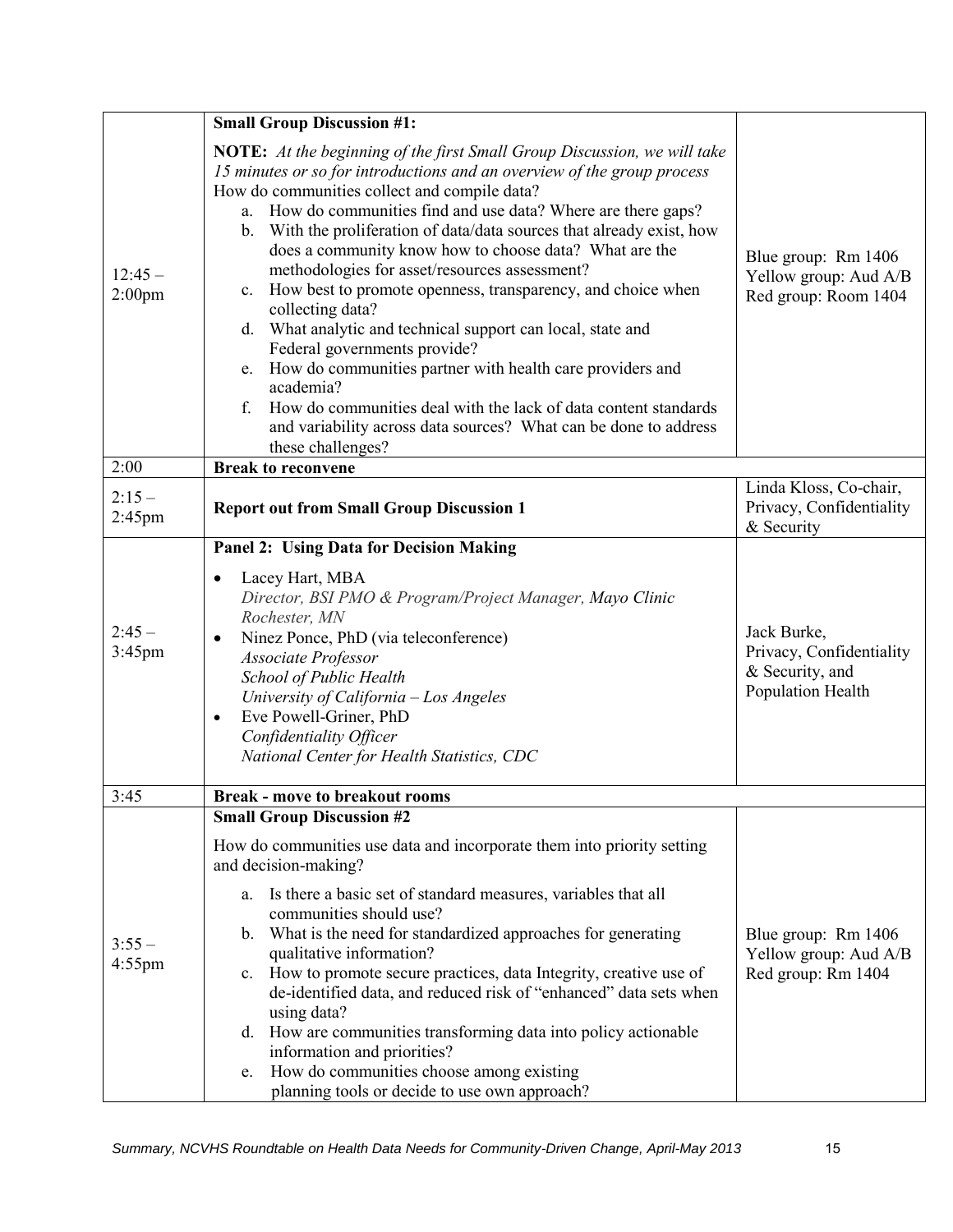| 4:55                  | <b>Break to reconvene</b>                        |                                                  |
|-----------------------|--------------------------------------------------|--------------------------------------------------|
|                       | <b>Report of Small Group Discussion 2</b>        |                                                  |
| $5:05 -$<br>$5:35$ pm | Summary of insights from Day 1<br>Plan for Day 2 | Llewellyn Cornelius,<br><b>Population Health</b> |
| $5:35$ pm             | <b>Adjourn Day 1</b>                             |                                                  |

### **Day 2 – May 1**

| <b>Time</b>           | <b>Topic</b>                                                                                                                                                                                                                                                                                                                                                                                                                                                                             | <b>Moderator</b>                                                                                                   |
|-----------------------|------------------------------------------------------------------------------------------------------------------------------------------------------------------------------------------------------------------------------------------------------------------------------------------------------------------------------------------------------------------------------------------------------------------------------------------------------------------------------------------|--------------------------------------------------------------------------------------------------------------------|
| $9:00-$<br>9:10am     | <b>Review work plan for Day 2</b>                                                                                                                                                                                                                                                                                                                                                                                                                                                        | Bruce Cohen, Co-Chair,<br>Population Health<br>Leslie Francis, Co-chair,<br>Privacy, Confidentiality<br>& Security |
|                       | Panel 3: Using Data to Promote Community Driven Change Needs                                                                                                                                                                                                                                                                                                                                                                                                                             |                                                                                                                    |
| $9:10-$<br>10:10am    | Carladenise Edwards, PhD<br>$\bullet$<br>Senior eHealth Advisor<br>Zerodivide, Inc<br>Sharona Hoffman, JD<br>$\bullet$<br>Professor of Law and Bioethics<br>Case Western Reserve University<br>Donald Malec, PhD<br>$\bullet$<br><b>Mathematical Statistician</b><br>National Center for Health Statistics, CDC                                                                                                                                                                          | Len Nichols,<br>Population Health                                                                                  |
| 10:10                 | <b>Break – move to breakout rooms</b>                                                                                                                                                                                                                                                                                                                                                                                                                                                    |                                                                                                                    |
| $10:20 -$<br>11:20am  | <b>Small Group Discussion 3</b><br>How do we promote information-enabled community-driven change?<br>How best to promote community engagement and participation?<br>a.<br>b. What role does government have in promoting and supporting<br>community change?<br>c. What specific analytic and technical resources can state and<br>Federal governments provide?<br>d. How can local health care organizations, academia, and other<br>organizations partner to support community change? | Blue group: Rm 1406<br>Yellow group: Aud A/B<br>Red group: Rm 1404                                                 |
| $\overline{1}$ 1:20am | Lunch                                                                                                                                                                                                                                                                                                                                                                                                                                                                                    |                                                                                                                    |
| $12:30-$<br>$1:00$ pm | <b>Report of Small Group Discussion 3</b>                                                                                                                                                                                                                                                                                                                                                                                                                                                | Vickie Mays,<br>Population Health and<br>Privacy, Confidentiality<br>& Security                                    |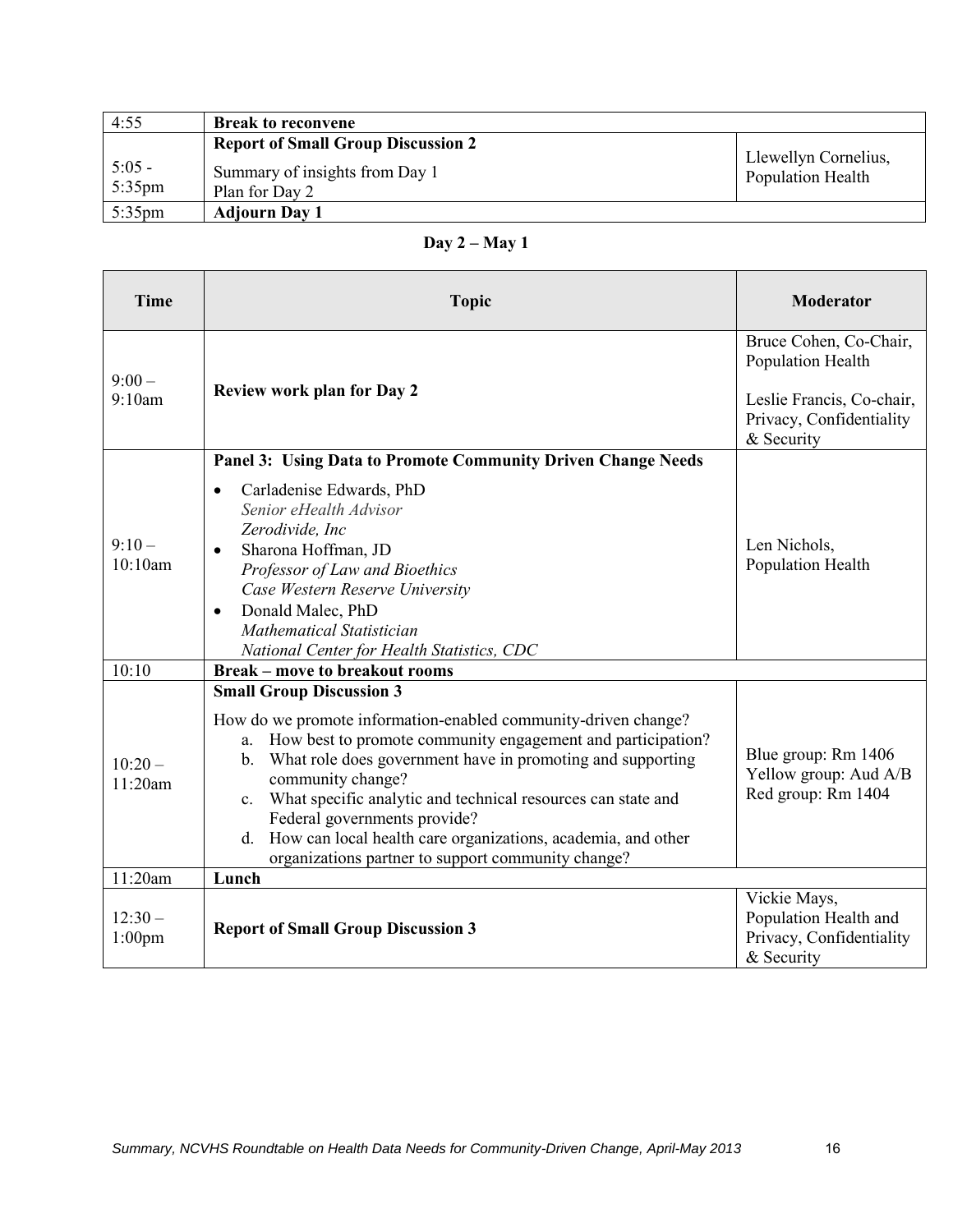|                              | Panel 4: Recommendations for Supporting Health Data Needs for<br><b>Community Driven Change</b>                                                                                                                                                                                                                                                                       |                                                                    |
|------------------------------|-----------------------------------------------------------------------------------------------------------------------------------------------------------------------------------------------------------------------------------------------------------------------------------------------------------------------------------------------------------------------|--------------------------------------------------------------------|
| $1:00-$<br>$2:00$ pm         | Denise Chrysler, JD<br>$\bullet$<br>Director, Mid-States Regional Center<br>Network for Public Health Law<br>Christopher Fulcher, PhD<br>$Co-Chair$<br>Center for Applied Research and Environmental Systems<br>University of Missouri (Community Commons)<br>Denise Love, BSN, MBA<br><b>Executive Director</b><br>National Association of Health Data Organizations | Walter Suarez,<br>Co-Chair, Standards                              |
| 2:00                         | <b>Break</b>                                                                                                                                                                                                                                                                                                                                                          |                                                                    |
| $2:15-$<br>$3:15$ pm         | <b>Small Group Discussion 4</b><br>What recommendations might NCVHS advance to support data-enabled<br>community health?<br>Which priorities are most important?<br>a.<br>What steps can the federal government take to advance community<br>$\mathbf{b}$ .<br>health?<br>What is the role of state government?<br>c.<br>What can communities do?<br>d.               | Blue group: Rm 1406<br>Yellow group: Aud A/B<br>Red group: Rm 1404 |
| 3:15                         | <b>Break to reconvene</b>                                                                                                                                                                                                                                                                                                                                             |                                                                    |
| $3:30-$<br>$4:45 \text{ pm}$ | <b>Report of Small Group Discussion 4</b><br>And general discussion of recommendations                                                                                                                                                                                                                                                                                | Linda Kloss, Co-chair,<br>Privacy, Confidentiality<br>& Security   |
| $4:45-$<br>5:00pm            | <b>Public Comments</b>                                                                                                                                                                                                                                                                                                                                                | Debbie Jackson,<br>Lead Staff, NCVHS                               |
| $4:45-$<br>5:00 pm           | <b>Summary of insights from Day 2</b><br>Plan for Day 3                                                                                                                                                                                                                                                                                                               | Bruce Cohen, Co-chair,<br>Population Health                        |
| $5:00$ pm                    | <b>Adjourn Day 2</b>                                                                                                                                                                                                                                                                                                                                                  |                                                                    |

### **Day 3 – May 2**

| Time                  | <b>Topic</b>                                                                                                                | Moderator                                                                                                           |
|-----------------------|-----------------------------------------------------------------------------------------------------------------------------|---------------------------------------------------------------------------------------------------------------------|
| $9:00-$<br>$11:45$ am | Review and refine options for potential Committee action.<br>Draft a specific plan and timetable for carrying out the work. | Leslie Francis, Co-chair,<br>Privacy, Confidentiality<br>& Security<br>Sallie Milam, Co-chair,<br>Population Health |
| $11:45-$<br>12 noon   | <b>Public Comments (if necessary)</b>                                                                                       | Debbie Jackson,<br>Lead Staff, NCVHS                                                                                |
| $12:00 \text{ pm}$    | <b>Adjourn Roundtable</b>                                                                                                   |                                                                                                                     |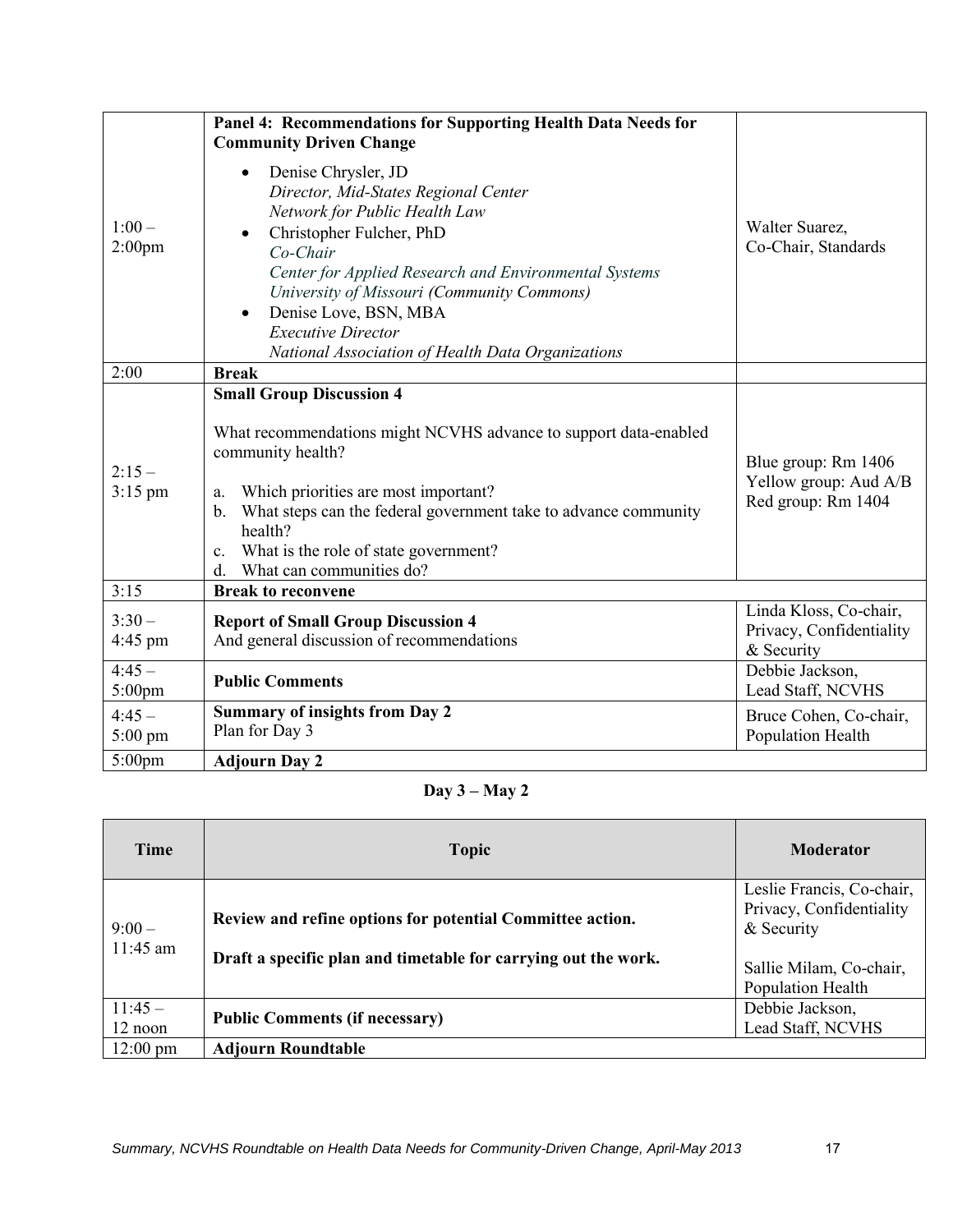

Source: County Health Rankings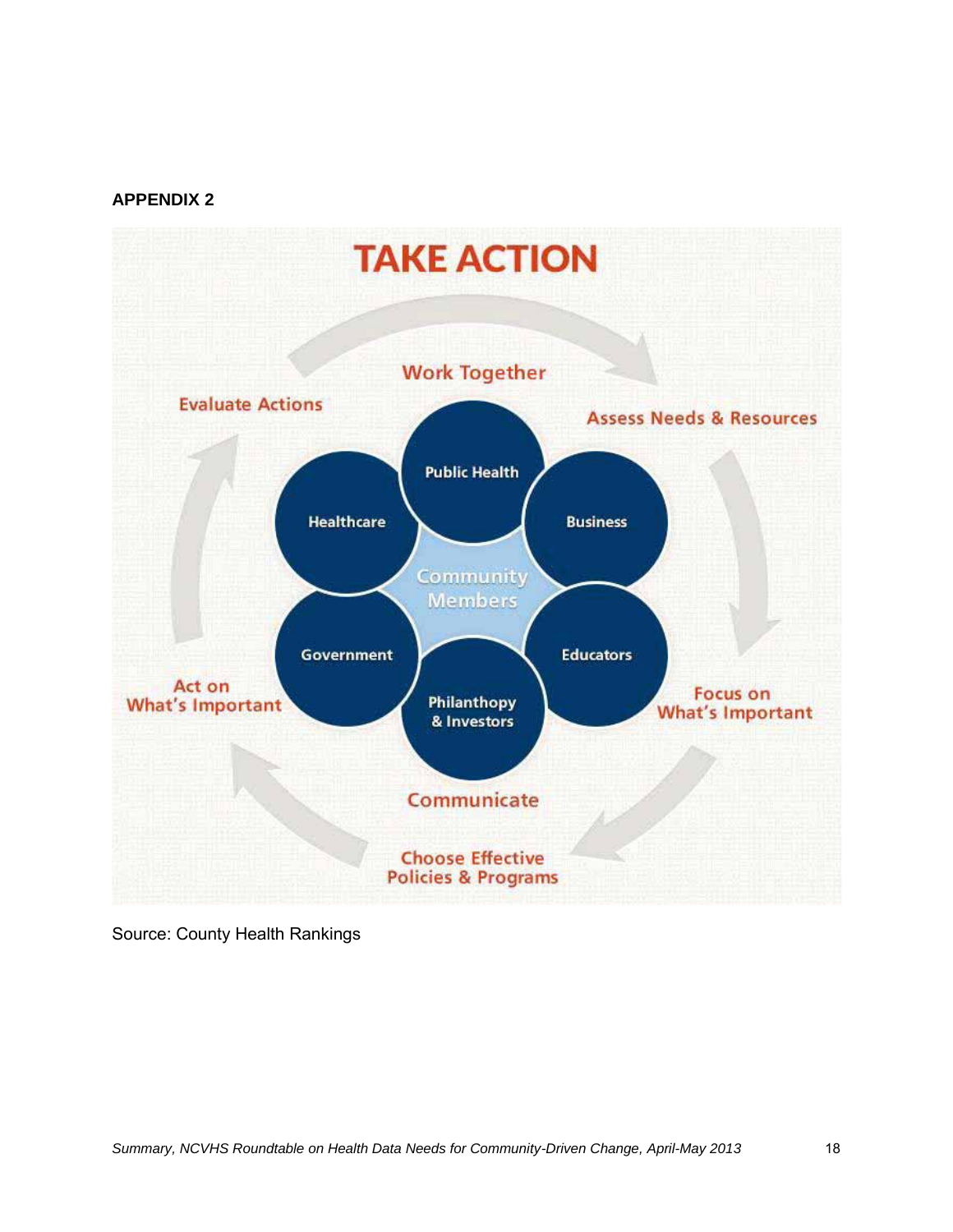

Source: Greater Rochester Health Foundation